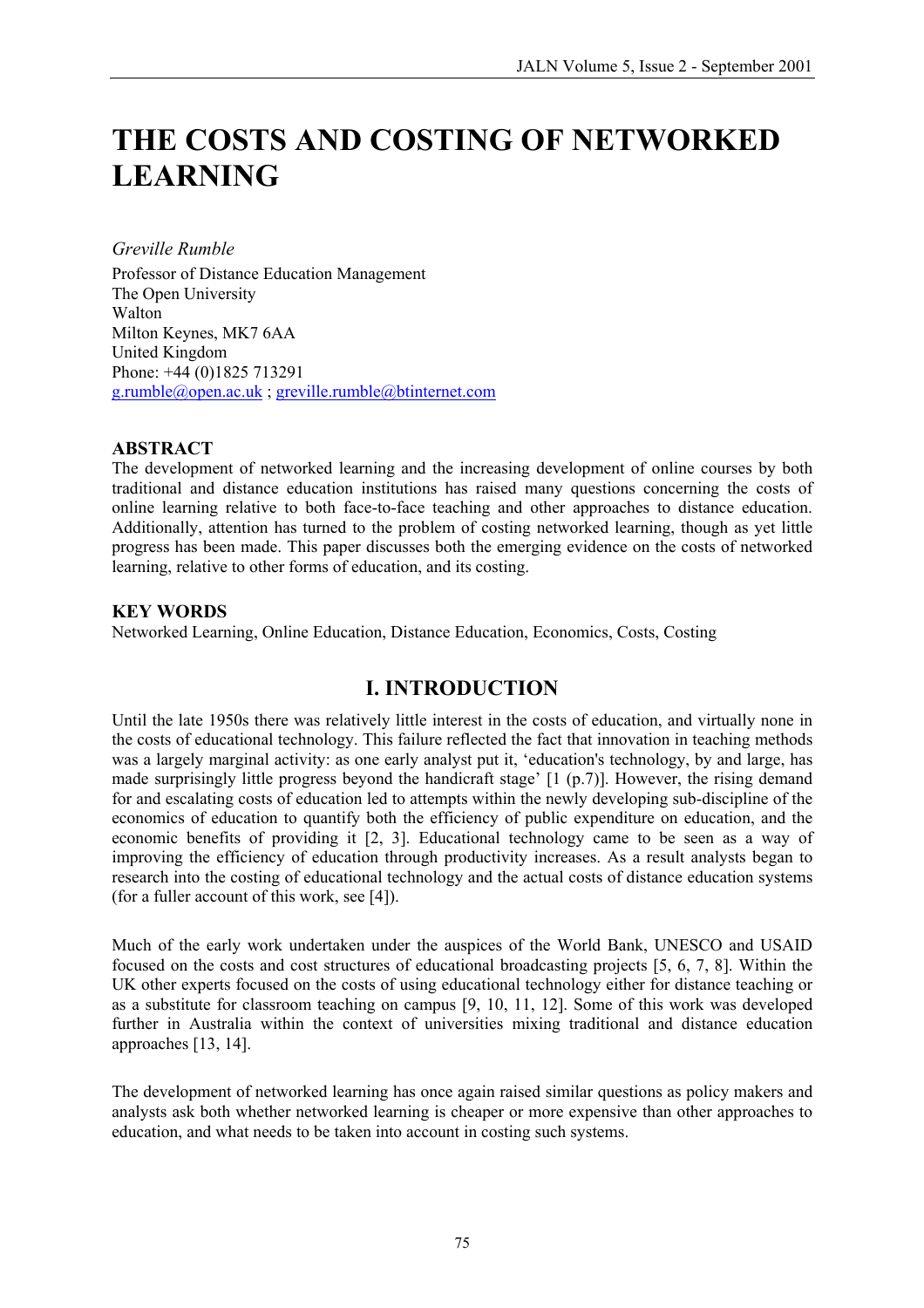### **II. FRAMEWORKS FOR COSTING**

The key to much of the early work lies in the attempt to identify clearly the nature of the costs involved, and what drives them, so that not only can all the relevant costs be taken into account, but also their behavior within planned or actual systems can be modelled.

So far as the nature of the costs are concerned, most studies adopt the conventional distinction between capital costs (buildings, equipment and furniture) which are annualized over their expected life, and revenue costs. The latter are normally categorized as staffing costs (including on-costs) and non-staffing costs (covering revenue expenditures on premises, stocks, supplies, consumables, and expenses). Generally capital costs have been regarded as non-recurrent costs – though the short life of some capital items, particularly in the IT area, means that institutions are increasingly treating such budgets as a recurrent item that is treated in much the same way as revenue budgets are. On the other hand, revenue expenditure on the development of course materials (which involves considerable expenditure on labor) in fact behaves very much like capital expenditure, incurred when the course is designed but expected to retain some value over the expected life of the course. While annualisation of traditional capital costs is commonplace, the annualisation of course development costs is less so. The failure to annualise course development costs is problematic given that the length of life over which courses last is a major factor in the overall efficiency of technology-based education.

At the macro-level the costs of any system are driven by a combination of the following factors, all of which are susceptible to management control:

- Course populations
- The number of courses offered
- The lengths of course lifetimes
- The media and technologies chosen
- The extent to which cost-inducing actions, for example, the use of copyrighted materials, are avoided
- The extent to which costs are placed on students, either as tuition, or by moving the system boundaries so that activities the institution might once have paid for are now paid for by students (e.g. access to tutorial and library services)
- The extent to which the institution employs people on contracts *for* service (i.e. salaried posts) to develop courses and teach students, rather than on contracts *of* service (i.e. hired as casual labor, to be paid by the manuscript/script/tutorial hour/test marked, etc.)
- The extent to which the institution adopts working practices that reduce the costs of labor by, for example, designing courses to be wrapped-around existing textbooks rather than developing new materials, and using author-editor models of course design, rather than big course team models
- The use of technology to increase the student load per academic or administrator
- Increases in the teaching load of academic staff at the expense of other functions for example, research and public service, and …
- 'Labor for labor' substitution the replacement of expensive academic labor by student and adjunct labor, in order to reduce staff costs.

An important element in costing is to understand the system being costed so that cost elements are not missed. Far too many analysts restrict their analysis to their own budget. Of course, understanding one's own budget and controlling it is important. The answers one obtains to questions such as 'How much will this cost me?' and 'Will doing it this way cost more or less than doing it that way?' will help one decide whether, from a purely parochial interest, one should or should not proceed with a given course of action. However, the wider one's span of interest, the more one will want to look at the macro-picture. Individual teachers may be content to find out whether teaching online, for example, takes them more or less time than teaching face-to-face, but departmental heads will want to know whether they can teach more courses and/or more students per course, and what the effect will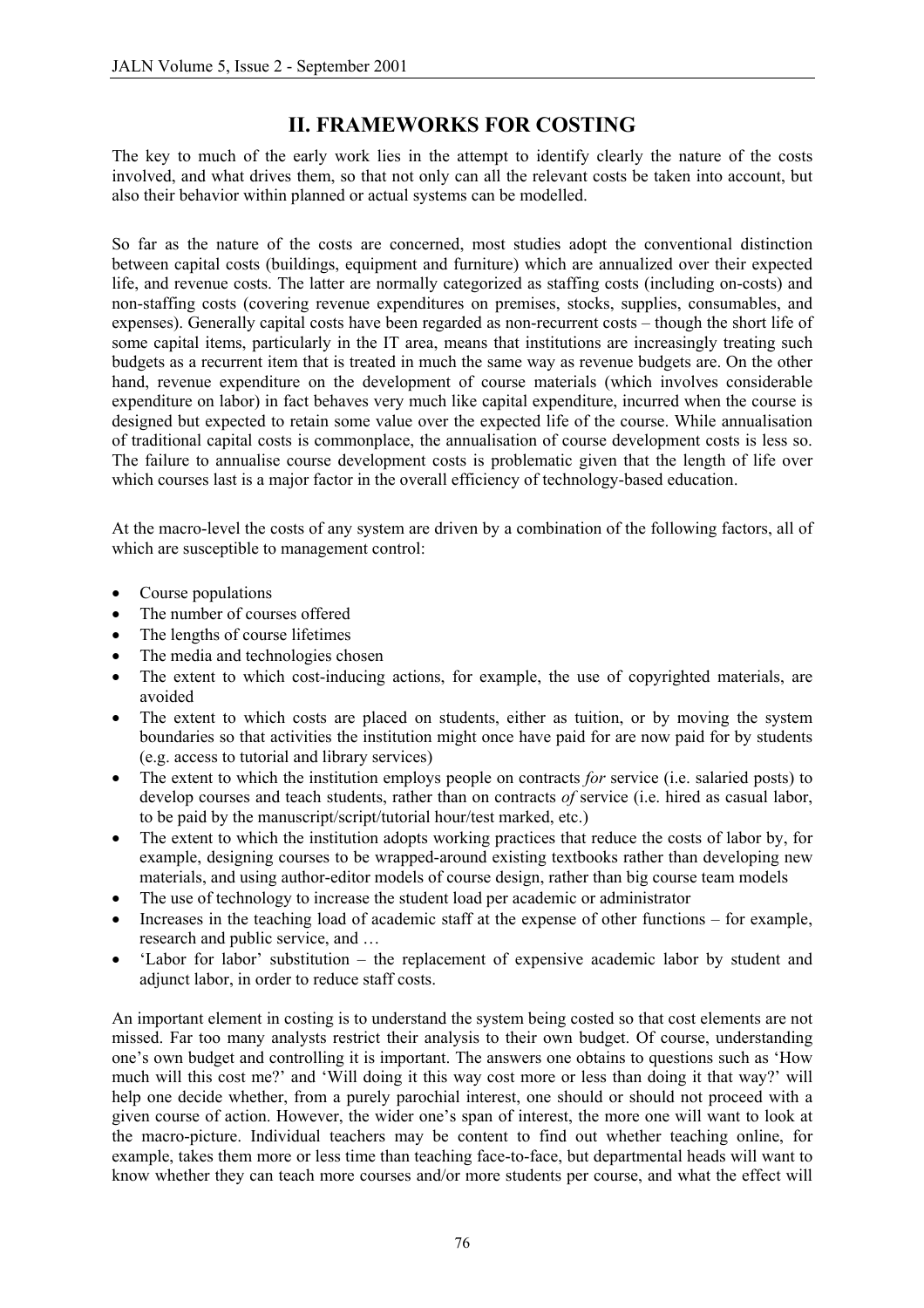be on their expenditure and their income. Institutional heads will be concerned with all the above questions, but will also want to know what the impact is on administrative costs, while institutional heads and national educational planners may want to know whether teaching online is cheaper or more expensive than teaching face-to-face or by some other distance teaching methodology. Students will want to know whether taking a course online adds to their costs, or saves them money and/or time – and actually academics, course leaders, and institutional leaders should care deeply about student costs, since student decisions on whether or not to study with a particular institution will be driven in part by cost considerations. These considerations will go beyond the cost of tuition to cover the costs of engaging with the course ('Do I need a computer to study this course? What travel costs might I incur? How much will the materials I need cost me? Will I spend significant amounts of money online? What are there opportunity costs if I take this course?' etc.). This argues for a whole systems approach to the costing of projects that moves beyond the immediate concerns of individual course and departmental budgets to take account of the cost implications of the system as a whole on overhead functions and the customer.

The use of learning materials has already resulted in a sharp temporal differentiation between the design and delivery phases of the activity of teaching, with the design and production of complex multi-media courses beginning many months before they are taught, thus separating these activities in time (and often across budget years). Once created, the materials can be packaged in various ways and used, often for a number of years, on a range of different courses. They can also be used by very large numbers of students. All this makes it less likely that a single member of faculty will control the whole teaching-learning process from materials design through to delivery. On large population courses the chances are that not only will most of the actual interaction and assessment of students have to be farmed out to auxiliary teachers, but much of the administration of the teaching-learningassessment process will also be handed to professionals whose task it will be to seek economies of scale and process. Division of labor between those who design the materials, those who teach the courses, and those who administer and support student progress, follows. Indeed, the capital nature of the costs expended on course development, the division of labor that occurs in many systems, and the fact that materials once developed may be repackaged for use on a number of courses, argue for a clear distinction to be made between materials development and course delivery.

To date issues around the division of labor have been seen most clearly in distance education – most notably in large-scale 'first generation' correspondence systems, and in 'second generation' educational broadcasting and 'third generation' multi-media systems. This 'Fordist' tendency has been greatly criticized by those who see it as a reflection of the increasing degradation of academic work. It has been suggested that just as cottage-industry correspondence systems can be run by faculty who retain control over the whole teaching-learning process, so the development of online education allows faculty to teach at a distance without losing control of their course – and indeed this is true in some cases. However, a division of labor is likely to occur because in the long run any system that limits control of design and delivery to a single person limits both the range and sophistication of the materials that can be developed, and the number of students that can be supported, and is thus inherently cost-inefficient given the much greater economies of scale and process achievable in systems designed around the division of labor.

In addition, a range of more immediately personal issues arises for faculty involved in the development of materials. For example, will such an academic have to continue to teach traditional students in class at the same time as he or she develops the internet course? Will he/she be given time off to compensate them for the time spent developing the course, and if so who will help teach the traditional course? Will he/she be given no immediate help in the development of the course, but then be allowed – as happens in the French system – to substitute resource-based learning for personal teaching in the delivery phase, thus freeing up time that can then be spent on other more personal objectives (such as research and public service)?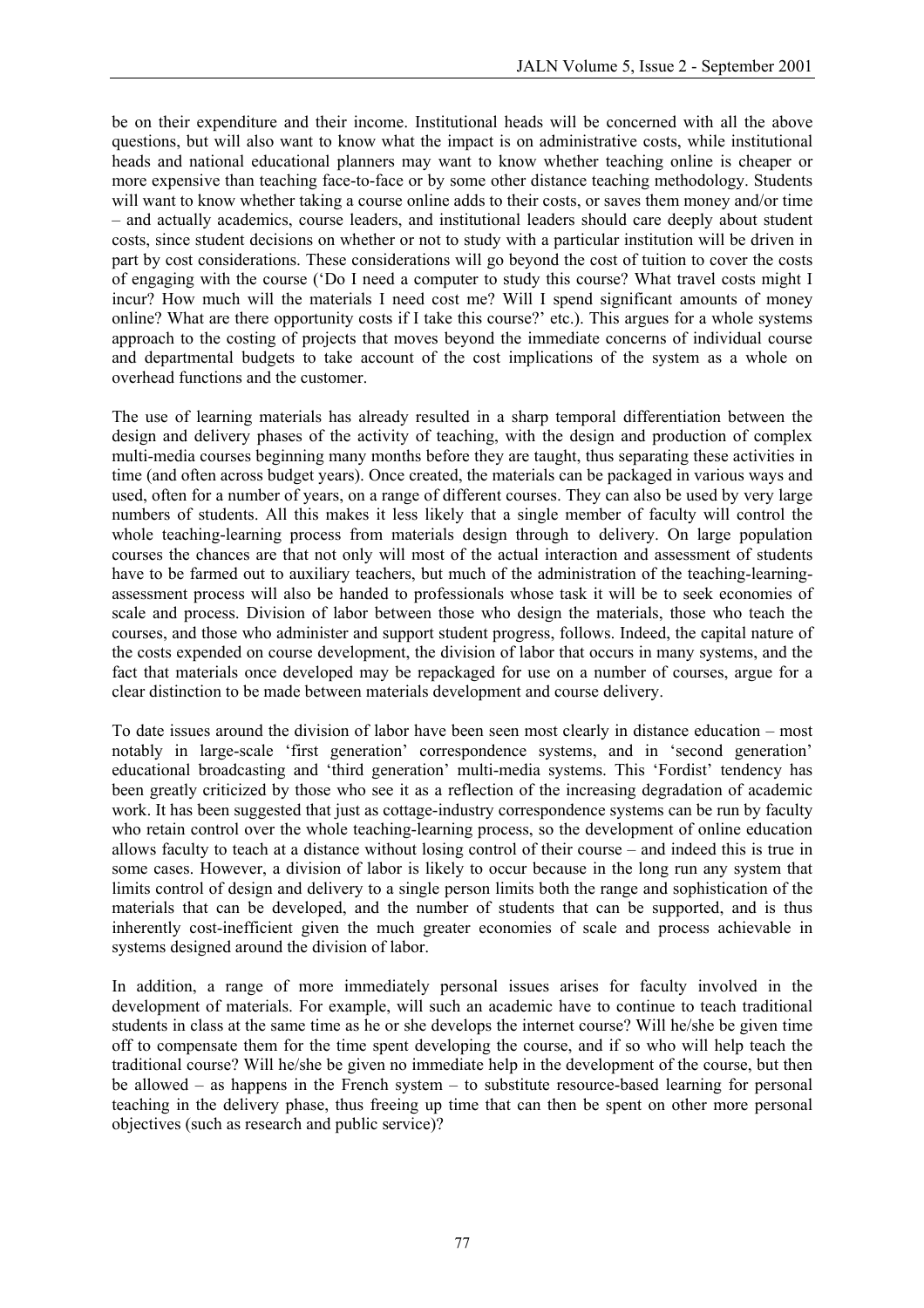To these issues must be added issues around the actual teaching of online courses, including such issues as the evolution of new academic roles such as e-moderating [15], and the extent to which teaching online requires more or less time of academics.

So far we have focused on the use of the network for academic purposes – in essence as the location through which ethereal (i.e. non-physical) course materials can be accessed, and as the site through which electronic dialogue and discourse takes place. But a fully developed e-education system would use the network and website as the location for the administration of the learners' progress through the institution – that is, as the site through which students would electronically enrol, pay for their courses, change their records, and seek general counselling and advise. The development and maintenance of a web site to support academic and administrative functions must therefore be seen as an integral part of the provision of an e-education system, and hence of part of the costs of the system.

Those working within the teaching institution will of course be able to access the web site easily through the institution's own network – but remote tutors and students also need access to the web site. This generally means providing their own computing equipment and connections to the web – though occasionally an institution may help by setting up tele-learning centers where students (and tutors) can make use of institutional equipment to access the site. Either way, the costs of access/reception are an integral part of the system as a whole, and need to be taken into account, if not for budgeting purposes, then at least for purposes of cost analysis.

On top of these elements are the costs of managing an e-education system. In virtual education institutions these overhead costs will be obvious, but in dual mode systems there is the possibility that these costs can be set aside, at least for a while, in order to give the e-education system a 'free' ride. Such free rides will not survive expansion, nor can they be ignored in cases where comparative costings between online and other systems are being attempted.

Thus the institutional costs of a fully developed e-education systems would include:

- 1. Developing e-materials
- 2. Teaching (and assessing) students online
- 3. Accessing the web site
- 4. Administering students online
- 5. Providing the infrastructure and support within which e-education can operate
- 6. Planning and managing e-education at the macro-level.

However, one is likely to find that the range of costs is very great. This arises in part because there are very different ideas as to what online learning actually is – varying from those who see it in terms of access to materials and to assessment schemes that favor multiple choice formats, to those who stress the communicative and constructivist nature of the dialogue that can occur between teacher and students, and among students. These different expectations of online learning are reflected in the costs of systems, making it hard to come to any concrete conclusions about their costs.

#### **III. COSTING ONLINE LEARNING**

In the light of the development of networked learning, a new generation of academics, interested in the impact of online learning on the costs of education, has begun to evolve a methodology by which to approach the task of costing such systems [16, 17, 18, 19, 20]. None of these studies provides a wholly comprehensive approach to the costs of networked learning. Such an approach would require an analysis that looked at the costs of a system: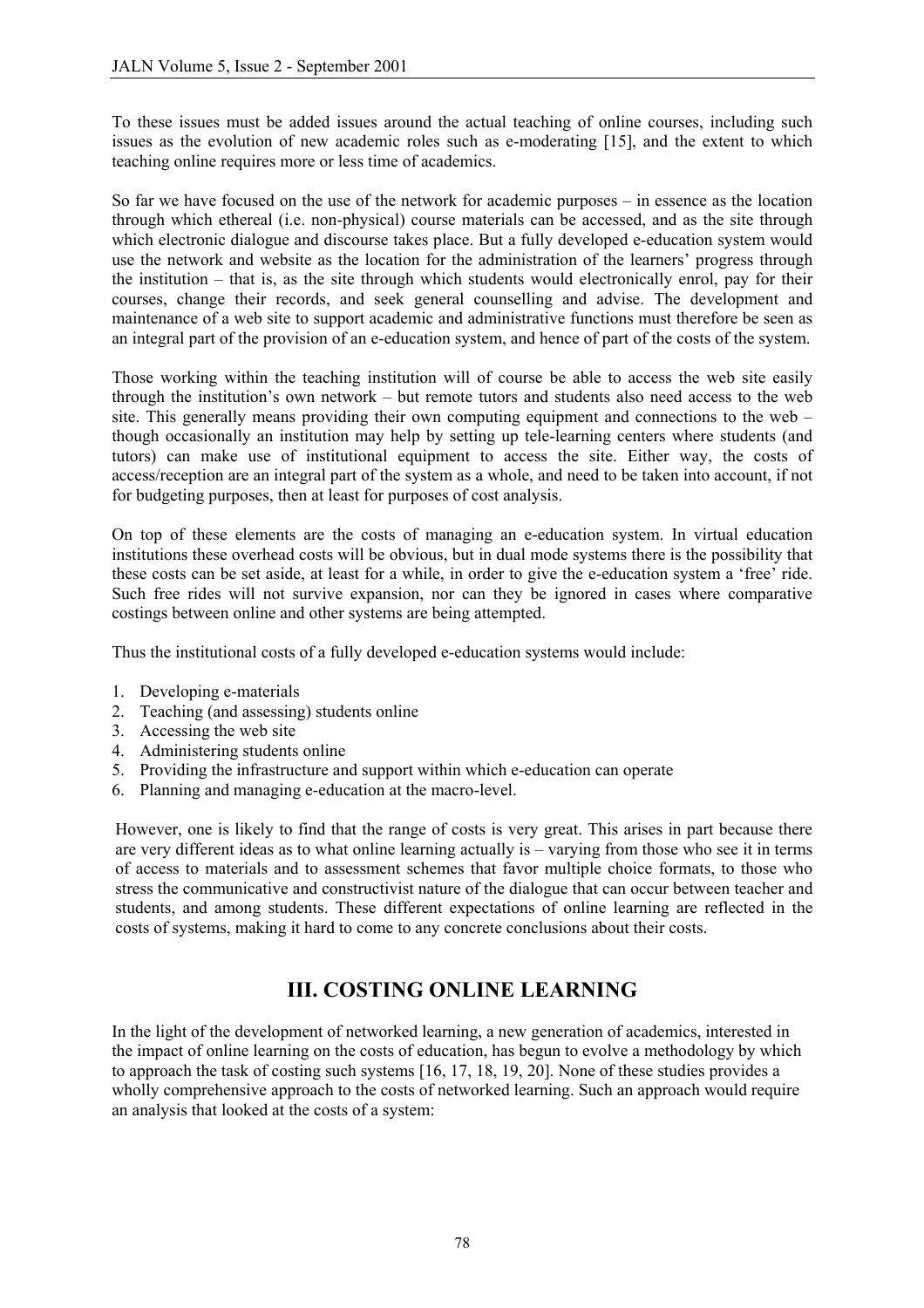- (a) by *expenditure category* (using the traditional distinctions between human resource or staff costs, premises and accommodation costs, equipment and furniture costs, and the costs of stocks, supplies, consumables and expenses), and
- (b) by *contributor* (e.g. the institution's own budget, partner institutions' inputs, direct government inputs, aid agency inputs, staff inputs, and student inputs), while
- (c) distinguishing between *capital* and *revenue costs*, with the former, including the investment in course materials, annualized over their expected life, and
- (d) where this seems sensible to the analyst, using an appropriate systems framework for the analysis of costs.

If this provides a framework for the analysis of the costs of online learning, the next issue must be, exactly what kinds of costs are being identified, and how should they be treated? The first thing to say is that *all* the relevant costs should be identified. Secondly, costs should not be netted off from income since this hides the full costs involved. In fact, examination of the work done to date shows that the different analysts:

- Lack agreement on the costs that should be taken into account. This is particularly the case with regards to overhead costs (i.e. the costs analysed here within the regulatory and logistics subsystems) that are, in general, ignored.
- Employ very different labels or terms to describe what they are costing. This reflects jurisdictional and linguistic differences in terminology, local institutional practice, and personal preferences.
- Aggregate or disaggragate costs in different ways.
- Employ a variety of frameworks to give coherence to their work.

Appendices 1-3 look at the costs of online learning, using a functional approach as the primary thrust of the analysis to distinguish between the costs of online materials development (Appendix 1), eeducation delivery costs including teaching, assessment, and web access (Appendix 2), and overhead costs (Appendix 3). Within each of the tables that make up these appendices, column 1 of the table provides a brief description of the kind of expenditure involved, and this is then categorized (column 2) by expenditure type, viz. human resource (staff), buildings and accommodation, equipment and furniture, stocks, supplies, consumables and expenses. Finally, in column 3, there is a series of notes on the treatment of these costs.

While I have tried to be inclusive in my approach, I am conscious that there may be areas of cost that have not been identified either in sufficient detail, or at all. The items of expenditure identified should be regarded as illustrative rather than definitive. Analysts can, of course, adopt a different schema if they feel that this will be helpful.

However, the attempt to be inclusive does raise important issues about the scope of any costing project – that is, just how wide a range of costs should be included? Within an institution, this revolves largely around issues to do with the treatment of overhead costs, but there are wider ramifications – notably, the contributions made by other stakeholders including students and staff (particularly pertinent if time and expenses are not fully reimbursed). Any study that seeks to compare the costs of one system with another (say, the costs of networked learning with traditional teaching, whether within a single institution or across institutions) should take a full-cost approach. Where this is not done, the comparison risks being misleading.

#### **IV. THE COSTS OF ONLINE LEARNING**

What do we know about the costs of networked learning? The major costs of e-education can be usefully considered under the three heads identified above – viz. the costs of developing web-based materials, the costs of e-education delivery, and the overhead costs of embarking on e-education. I shall take these in order.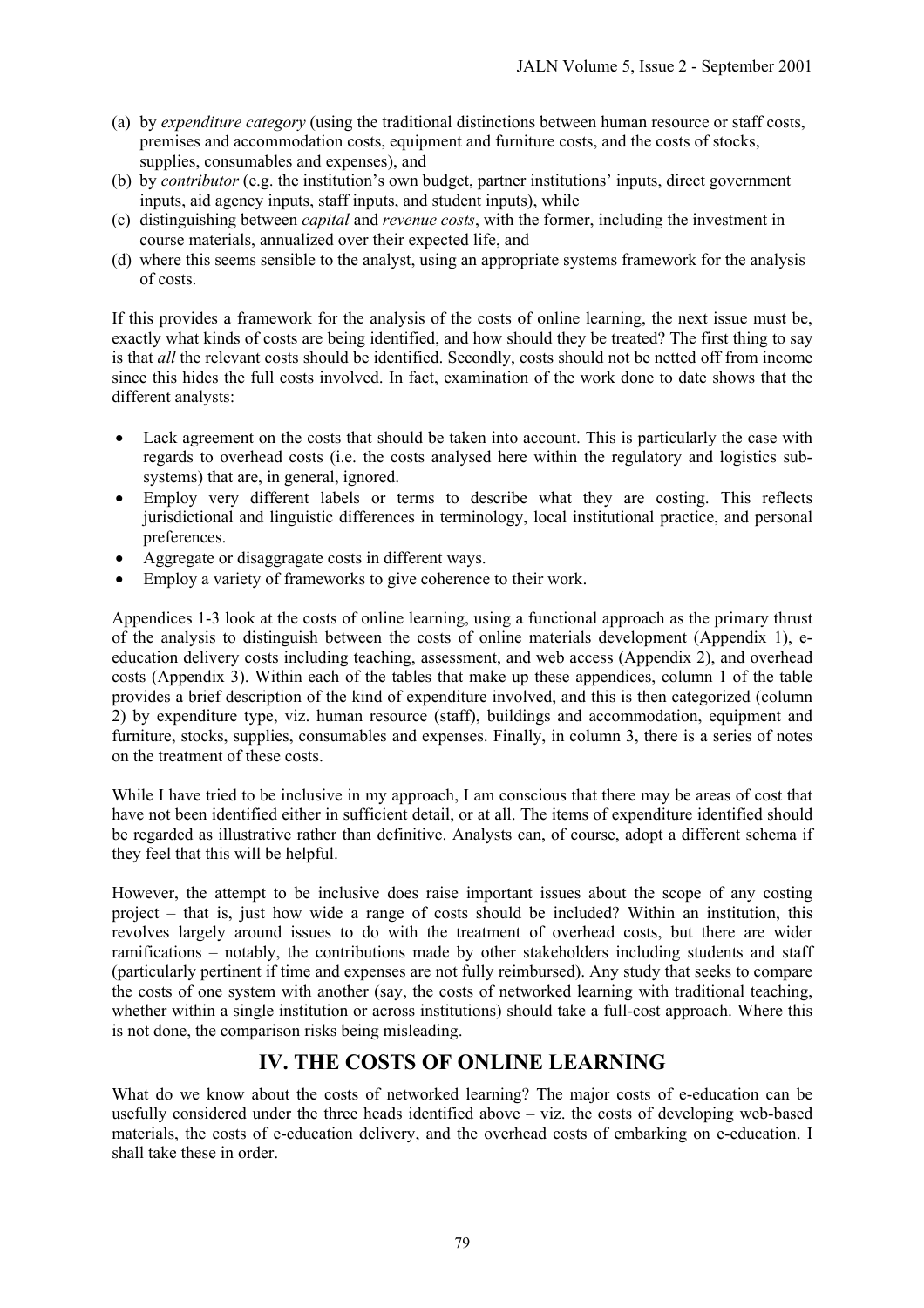#### **A. Costs of developing online learning materials**

Most of the technologies involved in Web-based courses have been around for a long time. They include the preparation of text, audio, video, computer-based tutoring, intelligent tutoring, exploratory learning, simulations, etc. What is distinctive is that these materials are now being put on a web site that can then be accessed by students. For many years distance educators have known that not only do media and technologies have their own cost structures, but also that some media are more expensive than others. Bates's analysis of the costs of various media concluded that print, audio-cassettes, and pre-recorded Instructional Television are the only media that are relatively low cost for courses with populations of from under 250 students a year to over 1000 student a year. In addition, radio is also likely to be low cost on courses with populations of 1000 or more students [21 (p. 5)]. Hülsmann, on the basis of his study of the costs of 11 courses offered by 9 different European distance teaching organisations, argues that at £350 per student learning hour print is the cheapest medium to develop. Putting text up on the internet costs at least twice that, and possibly more. After that costs escalate through audio (£1,700), CD-ROM (£13,000), video (£35,000) and TV (£121,000) [22 (p. 17)].

These figures are based on averages across eleven courses in nine institutions, and hence need to be treated with care, given the wide variations in costs encountered in practice. However, the broad differences in media costs are carried through into the development of internet-based courses. Arizona Learning Systems found a wide variation in the costs of developing a course, of from US\$6000 to \$1,000,000 for a three unit internet course, depending on the approach used. Much of this is the cost of academic and technical labor. The cheapest approach involved the presentation of simple course outlines and assignments; the most expensive, at \$1,000,000, involved virtual reality [23 (pp. 13-14)] (see Table 1).

| Course outlines and assignments         | 6,000     |
|-----------------------------------------|-----------|
| Text                                    | 12,000    |
| Text with reference material            | 18,000    |
| Text with reference material and images | 37,500    |
| Audio and video                         | 120,000   |
| Simulations                             | 250,000   |
| Virtual Reality                         | 1,000,000 |

#### **Table 1: Cost of developing a three-unit internet course (US\$)**  (Arizona Learning Systems, 1998)

The high costs of developing internet courses are confirmed by Saba, who suggests that commercial software companies developing courses for online instruction or publishers are spending at least \$500,000 to fully develop a multimedia course [24].

There is some evidence that the lower levels of cost are more likely to be found on synchronous online courses, with asynchronous courses costing more. Certainly Whalen and Wright found significant differences between synchronous and asynchronous course development costs. The former required much less development time because they involved fewer media [25 (p. 32)].

A high proportion of the costs of developing materials is labor costs. All the research shows that it takes more academic time to develop media that will occupy a student for one hour, than it takes to develop a one hour lecture – although how much more time is difficult to quantify. Sparkes reckoned that it took from 2 to 10 hours to prepare a lecture, from 1 to 10 hours to prepare a small group session, and from 3 to 10 hours to prepare a video-tape lecture; however, it took at least 50 to 100 academic hours to prepare a teaching text, 100 hours to prepare a television broadcast, 200 hours to develop computer-aided learning, and 300 hours to develop interactive materials – to which in all cases one needed to add the time of technical support staff [26 (p.219)]. Boettcher suggests that it takes an average of about 18 hours faculty time to create an hour of instruction online [27]. Academic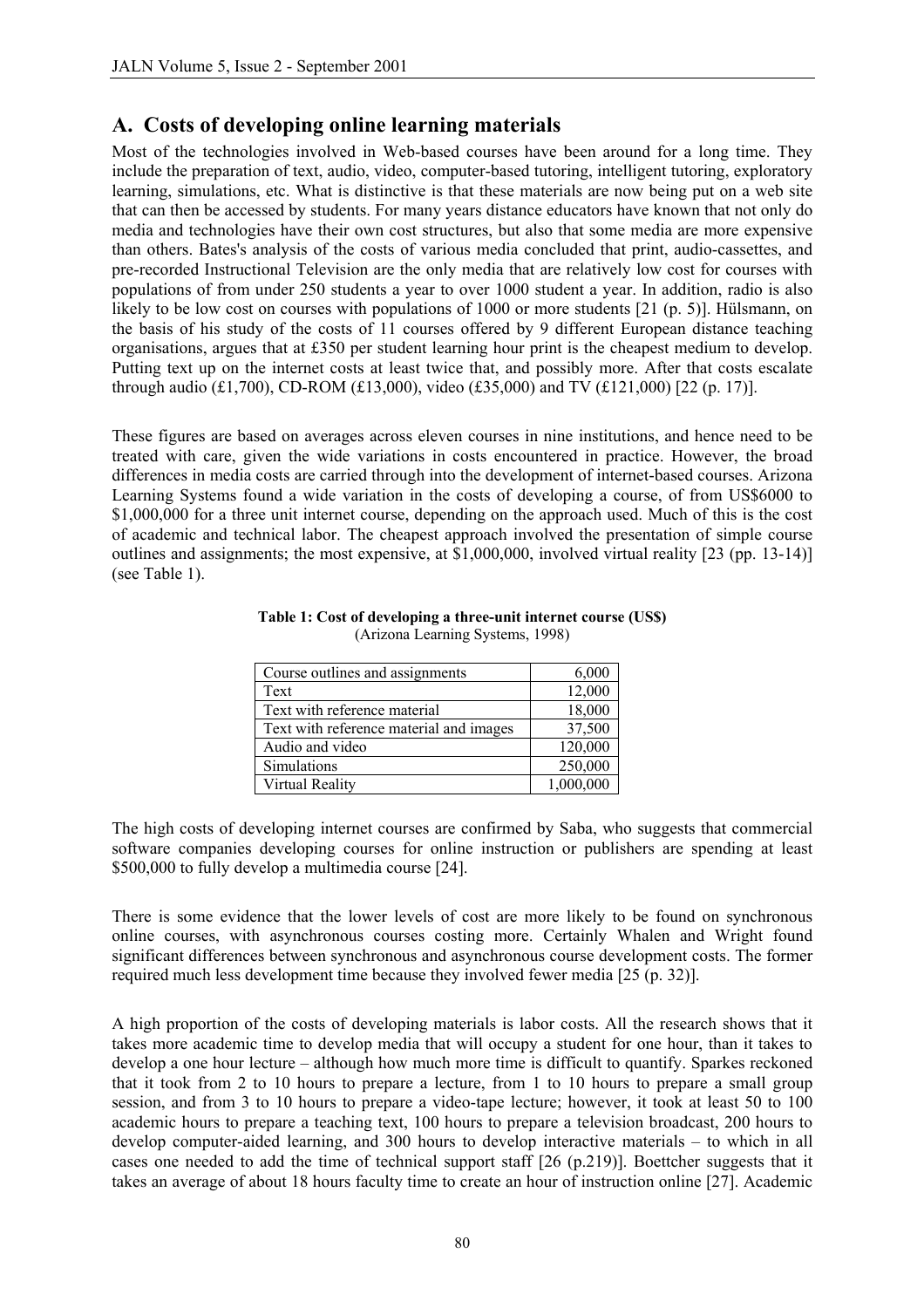development costs can be reduced or at least kept in check by adopting cheaper approaches to course development – for example, author-editor models based on an editor working with consultant authors, instead of hiring permanent staff.

One of the problems with many of the studies now available is that they report the broad results, not the detail. It is therefore difficult to know what has been included and what excluded, and so whether the costings undertaken are comprehensive. Experience suggests, however, that all figures need to be treated with care. What does seem clear is that the costs of developing a course are being pushed up – and significantly so whenever media are used in a sophisticated way. If so, and if cost efficiency is an important consideration, then savings may need to be looked for in delivery.

#### **B. The costs of e-delivery**

Although the development costs of even relatively simple online materials may be higher than paperbased print, it seems fairly clear that there are considerable institutional savings on delivery costs. The Library of Virginia has digitized the state's colonial records. This has drastically reduced the costs of fulfilling requests from readers. The costs to the library of providing a single copy of a four page report in digital format is just 90 US cents, compared with \$19 to supply a surface-mail customer, and \$12 to supply an on-site user [28]. Applied to course materials, online delivery to order could cut inventory, packing, and postage costs enormously. Online library services like those offered or under development by XanEdu and Questia are likely to be invaluable – provided the subscription rates that users are to be charged are not unreasonably high. However, students used to their course materials dropping through their letterboxes are likely to see their study costs rise as they access and perhaps pay for materials online, and print them off themselves.

What about the costs of computer-mediated communications and assessment? Here we get into the costs of labor and the problems of student load. Bates has suggested that in comparison with face-toface teaching, CMC will lower the costs of tuition because a good deal of the students' time is spent studying the material, and so the teacher needs to spend less time per student overall in class [28 (pp. 126-7)]. Other analysts argue that students will also spend a great deal more time learning from their peers, and that this too will reduce the demands they make of their tutors. Certainly DiBiase, teaching for Penn State University's World Campus, found that he and his Teaching Assistant were spending less time supporting students on an online course (1.6 hours per student against 2.6 hours on a regular course) [30 (pp. 15-16].

However, the general consensus seems to be that online tutoring adds to traditional faculty workload [23 (p. 20); 30] given the enormous volume of messaging [32] arising from increased interaction with students [33 (p. 37)], with each message requiring more time to compose than is the case in verbal interactions [34 (p. 223)]. For faculty, teaching online opens up the possibility that they are always in session – which translates into 'taking more time' [35]. Moonen thinks that the increased load would be of the order of 5 to 10 hours a week for a class of 60 to 120 students [32]. Jewett thinks tutors could well spend twice as much time tutoring online as they do face-to-face [33 (p. 41)]. This raises the question of how many students an online instructor can handle. In classroom courses in the USA it looks as if people think they can handle from 25 to 30 students, working perhaps 10 to 12 hours a week. Boettcher suggests that experience indicates that a member of faculty can handle more students on a web course – in the range 25 to 65, but that this will require more time – so that although there are courses with 50 – 60 students on them, there are many courses where student numbers are deliberately kept down, somewhere in the range of from 12 to 20 students [36].

One way of coping with an academic's increased workload is to hire more staff but this, of course, costs more. However, the impact on labor costs can be reduced through 'labor-for-labor' substitution – that is, the substitution of cheap labor for expensive faculty labor. This cheap labor might be students [31], teaching assistants, or clerks covering help desks [23 (p. 24)]. These options are much discussed in the US literature. However, hiring cheaper labor is not possible in small classes run by just one academic; it only works in large classes [31]. Also, labor-for-labor substitution has its critics.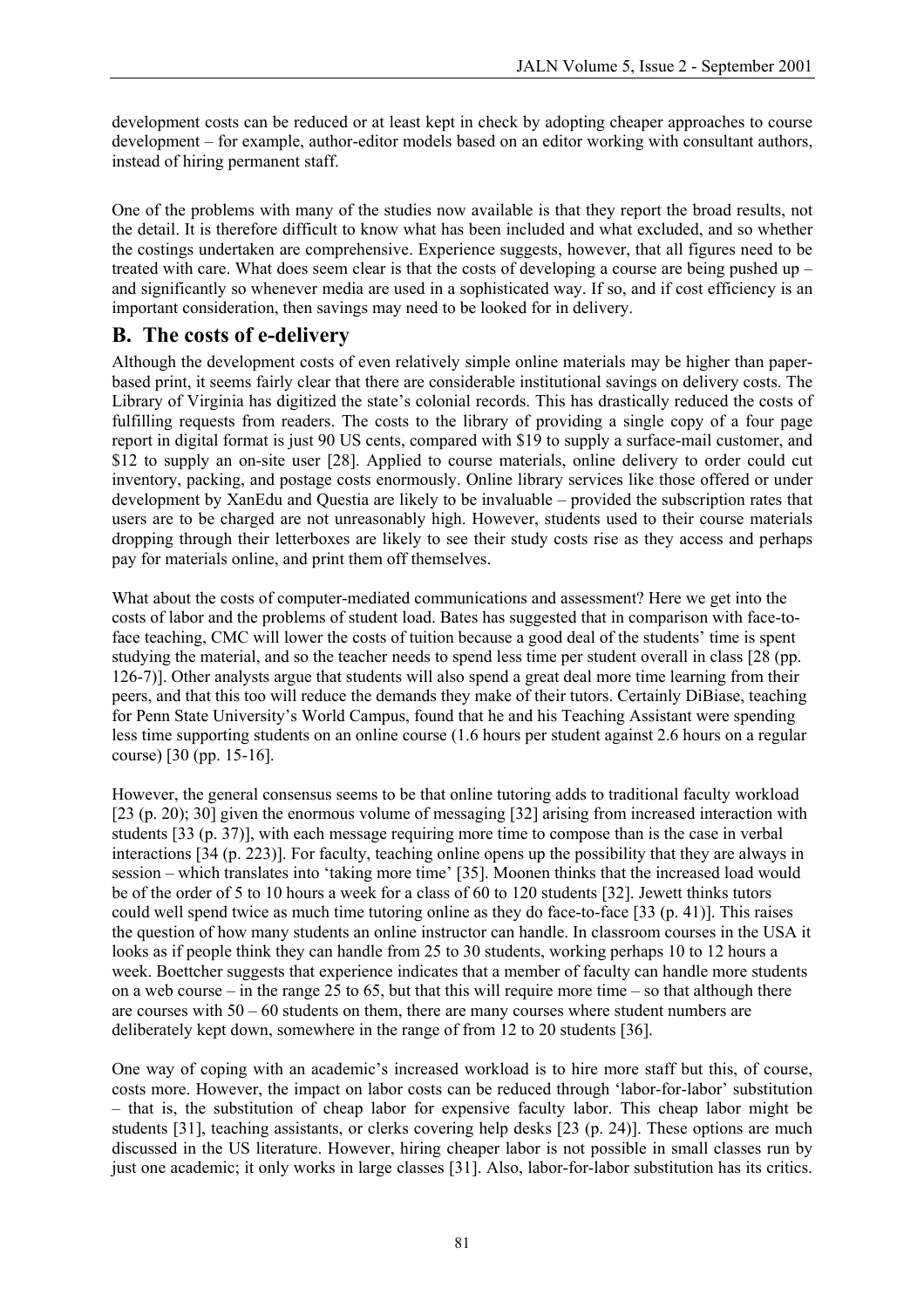Traditionally PhD students have helped teach courses but student labor is not the cheapest labor on offer. Adjunct staff hired by the class is even less expensive – so much so that there is concern that their employment could damage graduate programmes by reducing the employment opportunities for PhD students [37].

Up to now I have been talking about the impact of CMC on the costs of traditional institutions. What about its impact on the costs of distance education delivery? Firstly, there is evidence that distance tutors spend more time moderating and tutoring e-courses. Tolley, drawing on her experience as a UK Open University tutor, found that she spent more than twice as many hours tutoring the online version of *What is Europe?* as she did the 'traditional' version – 120 hours against 48 [38 (p. 263)]. She was not paid for the additional work, which also had a dramatic effect on her 'phone bill. Annand, from his perspective at Athabasca University, suggests that it is these costs that may in the end constrain the extent to which large-scale distance teaching universities can adopt online technologies [39 (p. 20)]. Some institutions are trying to find ways of containing demands on tutor time by controlling student expectations and limiting the time for engagement on a particular topic; others, like the e-University, might subcontract tutoring to commercial ventures like Tutor.com, which will charge students for the service [40 (paragraphs 79-80)].

Secondly, there are the costs of reception. Cost analysis tends to be bounded by the institutional budget. The costs students incur in acquiring and operating equipment is not generally taken into account – yet from the would-be student's point of view, these costs can have a major impact on affordability, and hence on access. In the USA the distribution of computers is highly graduated by income, race/ethnicity, and educational attainment [41]. In the Third World, the situation is much worse. If owning the equipment is a necessary condition for participation, then expect to see more disadvantaged people being excluded on cost grounds.

Local centers may, of course, mitigate student costs by providing access to machines, but they cost a fair amount in rent, equipment, furniture and staffing to set up – and generally accommodate very few students at any one time. This is not a solution to mass access – which is why the African Virtual University is such a limited project. Internet cafés cost money to use and are not necessarily ideal environments for study. In any case, in a country like Uganda, anything that uses a telephone line is extremely expensive.

The assumption behind many of the cases put forward to support the development of e-teaching is that the technology will substitute for the labor costs of teaching. Students will, it is assumed, spend a lot more of their time studying independently from the materials, and much less time in formal classes. One potential advantage is that this will make more faculty time available for students to discuss with their teachers what they have learnt independently  $[42]$  – but if so, any savings in faculty time disappear and are likely to be at most modest [43]. If there are no savings on faculty time, then the argument begins to focus on balancing the additional technology costs against sometimes more tenuous accommodation savings – which is not to say that some projects such as the Florida Gulf Coast University do not hope to make substantial savings on building costs [43]. In any case, as Massy and Zemsky [42] comment, actually achieving capital for labor substitutions may prove difficult for many colleges.

One other factor is the extent to which faculty are properly reimbursed for the costs they incur when teaching online. Schifter [35} reports the very wide range of practice that occurs. Her analysis suggests that many distance teachers do not have their costs reimbursed.

Generally speaking, there are powerful incentives to bring the costs of teaching down. In a situation where the technology, far from reducing contact hours, may be actually increasing faculty hours spent in contact with students, there are powerful pressures to reduce faculty labor costs by substituting cheaper for more expensive labor. This does not always replace experienced by inexperienced staff; some systems go out of their way to hire recently retired faculty who are looking to supplement their incomes. Nevertheless, the fact remains that the pressure is on to reduce costs. Mass education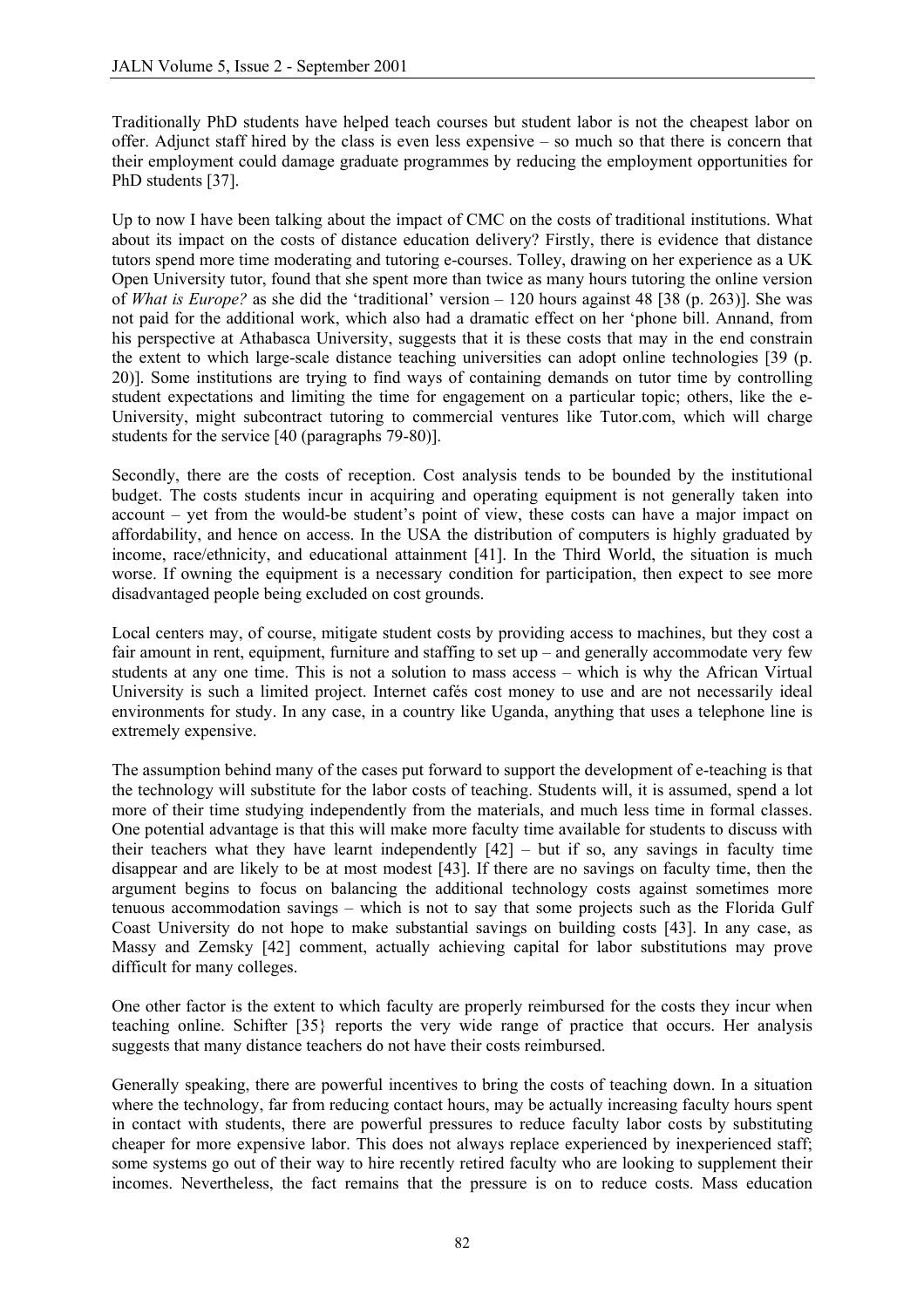distance teaching universities such as Britain's Open University, with some courses having over 10,000 students enrolled at the same time, have had to employ models based on a division of labor between those who develop the course materials, those who teach/tutor, and those who mark examination scripts. Not surprisingly the Open University employs its tutors and script markers on contracts of service. Institutions that restrict the number of students taking distance courses do not have the same problem. Certainly with the exception of a few institutions such as the non-traditional University of Phoenix, practice in America has generally not led to any systematic restructuring of academic labor force [44]. Nevertheless, a general increase in the use of adjunct and part-time faculty has been noted [45], while the pressures to massify *and* reduce costs must give managers an incentive to hire casual labor.

Another factor at play here is the extent to which costs that used to be met by the teaching institution – or at least were wrapped up in the tuition fees charged – are now being pushed on to students quite overtly.

#### **C. The costs of e-administration**

We know very little about the costs of e-administration, but on the whole this may be the area where savings are most likely to occur. Service costs in a range of industries are being brought down as institutions invert traditional processes, such as student services, to focus more on Web-based, selfservice models [46 (p. 17)]. A paper-based order costs about \$65 to fulfil – but it only costs around \$5 to fulfil an online order [47 (p. 23)]. A paper-based invoice may cost US\$0.90 to produce and distribute; online services can reduce this to something like \$0.40 - \$0.60 [48], and speed the whole process up. Perhaps 75% to 90% of transactions currently done manually and on paper should be done electronically [46 (p. 17)]. This trend will impact on all educational institutions.

E-commerce practices are also invading education to provide income streams. Many US campuses are now allowing advertising on their web sites – with the income from advertising offsetting the cost of the site [46 (p. 15)]. Some universities – such as Georgetown University – have auctioned spare course capacity on the Internet, with bidders hoping, of course, to get a place on an expensive course at a discount [46 (p. 15)]. We can expect eduCommerce to proliferate [46 (p. 15)]. Certainly the e-University Business Model assumes that this kind of activity will occur [40 (paragraphs 194-5)].

Nevertheless, entering the e-commerce market has its costs. A Gartner Group report suggests that ecommerce web sites are harder than expected to build, with costs of US\$1 million on average – and that this cost is likely to increase by 25% per annum over the next 2 years. Of this cost, 79% is laborrelated, 11% hardware, and 10% software [49]. Few cost studies of online learning appear to cost the development of the web site at anything like this level of expenditure. This must be a cost in the development of a virtual university. In mixed mode institutions, only part of these costs would now generally relate to the development of an online learning capability. However, the costs of a web site supporting a sophisticated online administrative function are likely to be high.

In general none of the studies undertaken to date adequately factor in the costs of overheads. Although, the costs of putting in equipment directly associated with the projects (e.g., servers) are usually taken into account, as are the costs of software licenses, college operating budgets do not usually reflect the full costs of maintaining networked services [50]. This is something that the US COSTS project is tackling [50, 51]. The annualisation of equipment also causes problems. Most of the cost studies annualise equipment over five years [17, 23], but in the US in 1998/99 the typical replacement cycle for computers was 3 to 5 years; for central servers 3 to 4 years; and for network electronics, 5 to 6 years [51]. This may seem insignificant – but it impacts on costs significantly, and even more so when the opportunity cost of capital is taken into account. Replacement costs, which tend to rise, are often under-estimated: Ritschard and Spencer [52] argue that the theoretical replacement cost is the average cost per machine times the number of machines to be replaced. They suggest that annual provision for replacement of computers needs to run at 61% of the theoretical replacement cost. Provision for upgrades of equipment that will not be replaced like-for-like requires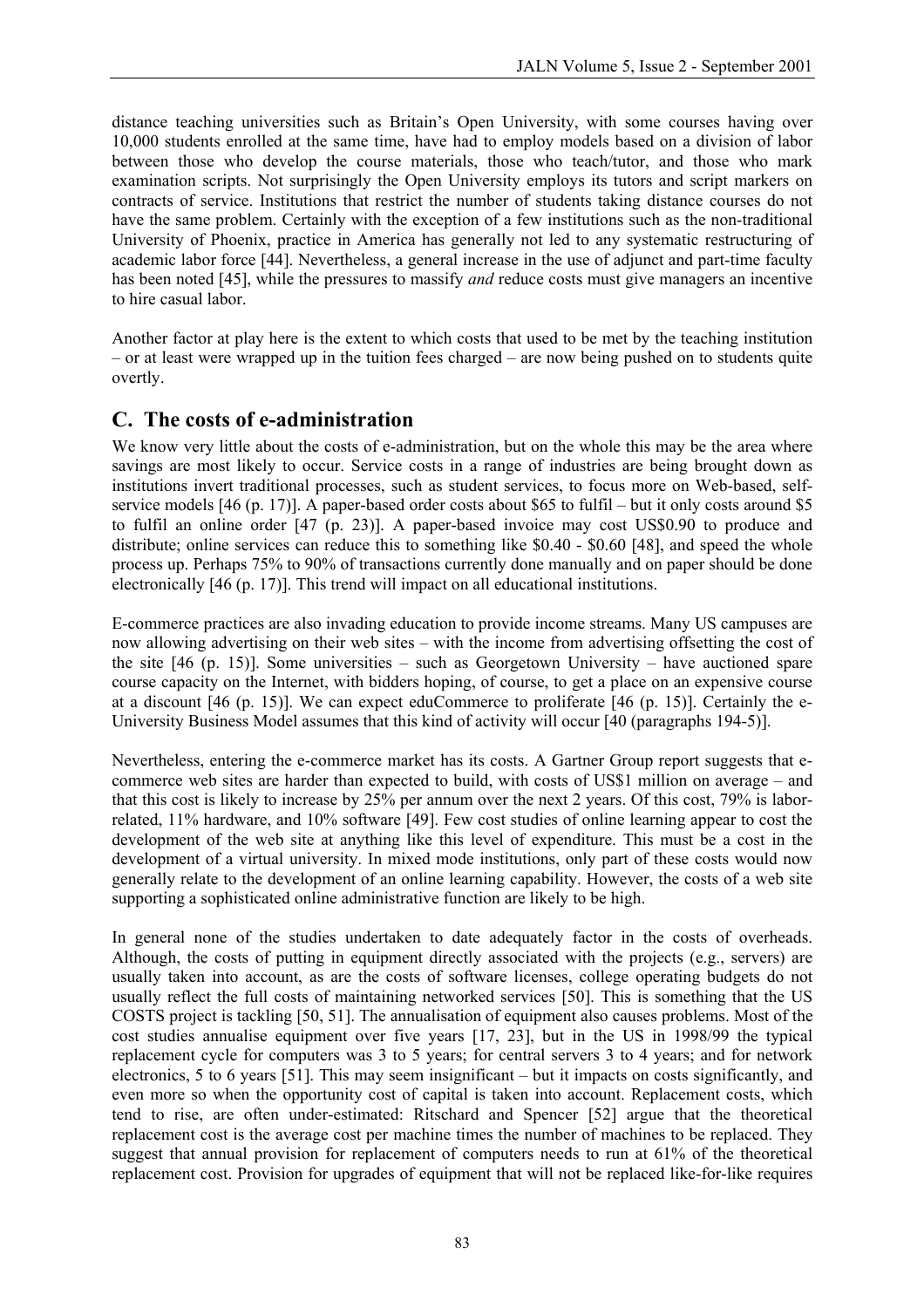an additional 8% of the theoretical budget. Another 6% needs to be set aside for unplanned replacements and unforeseen contingencies; a further 20% budgeted for new staff positions; and another 5% for 'out-of-cycle' changes and upgrades.

Finally, higher-level management costs, including planning and evaluation, are rarely taken into account. Overhead management time is often hard to identify. Much depends on the context –the time spent agreeing that a group of enthusiasts can develop a project will be very different to that required to change an institution's direction. Indeed, developing an IT strategy is likely to be expensive [29, 53].

These omissions are not always obvious from the cost studies. As this section of the paper makes clear, there are both significant costs involved, and the potential for significant savings in administration. The fact that overhead costs and savings are not built into comparative studies of the costs of online, traditional, and other forms of distance education, must mean that any conclusions drawn from such comparative studies have to be treated with care.

### **V. COMPARING THE COSTS OF E-EDUCATION WITH OTHER FORMS OF EDUCATION**

Having looked at the costs involved in online education, let us look at how the costs of e-education courses compare firstly with those of class-based education, and secondly with other forms of distance education.

#### **A. Comparing e-education costs with the costs of face-to-face education**

Whether one system is more or less expensive than another will depend upon a range of factors such as those I discussed earlier. One approach is to substitute CMC for face-to-face tuition – leaving everything else unchanged. A study conducted at the University of Illinois found that unit costs came down on all nine courses in which asynchronous learning networks were substituted for face-to-face instruction [31]. Bates also thinks that online university courses using just CMC, and involving no real e-materials development, will be cheaper than face-to-face courses [29 (pp. 126-7)]. However, most online courses involve some materials, so that cost-efficiency depends on the number of students enrolled. Bates suggests that a standard Web-based course, with a mix of pre-prepared Web materials, online discussion forums, and print in the form of required texts, is increasingly more cost-effective than face-to-face teaching as numbers per class increase beyond 40 per year over a four-year period. Under 20 students, it is not economically worth doing. Between 20 and 40 students per year per course, any cost differences are likely to be less significant than differences in benefits [29 (pp. 128- 9)].

If we widen the argument to take into account training costs that fall on employers, then we find that there are stronger reasons to believe in savings. There is general agreement that online training courses are less expensive that face-to-face ones provided the development costs are spread across sufficient numbers of students (possibly over several years), and provided that one takes into account both savings on travel and accommodation costs, and the fact that less of an employee's productive time is lost (employees now train in their own time rather than in the firm's time) [54 (pp. 142-3); 55 (pp. 12-14); 17 (p. 40)].

However, things do not look so good once purpose-built materials are added in: Bates says that if as well as having CMC, one also develops purpose-built materials, then the unit costs will be more expensive than face-to-face tuition [29 (p.128)]. Arizona Learning Systems found that the cost per course enrolment of an 'average' Internet course (US\$571) is higher than that of traditional classroom instruction (\$474), though labor-for-labor substitution might bring this down to \$447 [23 (p. 24)]. However, much depends on the nature of the materials and their associated development costs which, as we saw, they estimated to vary from US\$6000 to \$1,000,000 for a three unit Internet course [23 (pp. 13-14)].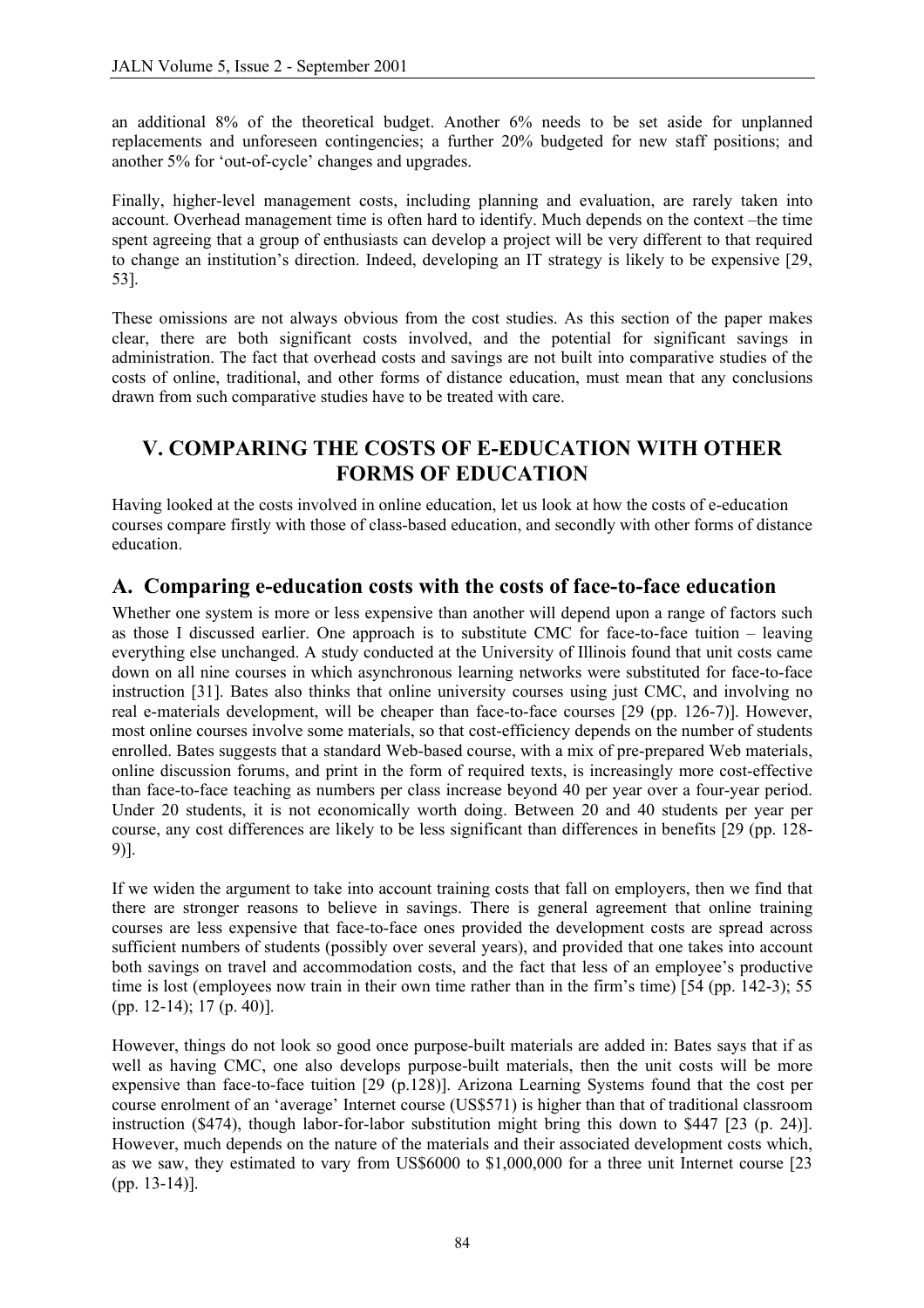### **B. Comparing e-education costs with the costs of other forms of distance education**

What about the cost comparison with other forms of distance education? We have very few studies go on. In an Australian study, Inglis found the online version of a course was less cost efficient at all levels of enrolment than a print-based distance education course [34 (p. 233)] (Table 2).

|                       | Average cost per student:<br>1999 Aus\$ |        |  |
|-----------------------|-----------------------------------------|--------|--|
| Volume of<br>students | <b>Print version</b>                    | Online |  |
| 50                    | 169.84                                  | 217.71 |  |
| 100                   | 125.38                                  | 171.63 |  |
| 150                   | 110.56                                  | 156.27 |  |
| 200                   | 103.15                                  | 148.59 |  |

| Table 2: Average cost per student of print and online versions of a course |  |
|----------------------------------------------------------------------------|--|
|----------------------------------------------------------------------------|--|

Source: Inglis (1999: 231)

Elsewhere, Jung compared the costs of presenting standard three credit courses at the Korea National Open University. The course involving textbooks, CD-ROM and electronic tuition was more expensive than the courses using textbooks, radio and face-to-face tuition, or those using textbooks, television and face-to-face tuition. However, dropout was only 10% on the e-course, compared with 60% on the other two types [56 (pp. 228-9)] (Table 3).

#### **Table 3: Costs of distance education at the Korea National Open University**

|                                  | <b>TV-based course</b> | Radio-based course   | Web-based course        |
|----------------------------------|------------------------|----------------------|-------------------------|
| Rating                           | 16 week, 3 credit      | 16 week, 3 credit    | 16 week, 3 credit       |
| Media                            | Textbook, TV           | Textbook, radio      | Textbook, video- and    |
|                                  | programmes and         | programmes and       | audio-clips, electronic |
|                                  | face-to-face tuition   | face-to-face tuition | tuition                 |
| Number of students               | 1000                   | 1000                 | 30                      |
| Cost to produce and deliver US\$ | 80000                  | 35000                | 13000                   |
| Cost per student US\$            | 80                     | 35                   | 434                     |
| Dropout rate $(\% )$             | 60                     | 60                   | 10                      |
| Cost per completed student US\$  | 200                    | 87.5                 | 482                     |

Source: Jung (2000: 229)

Overall, then, these studies suggest that e-education is pushing the costs of distance education up. Some of these additional costs are being passed onto the students, but not all of them. And while no doubt the costs of the technology will come down, the fact remains that those who are not able to afford e-education are being written out of the game. This is true within developed countries, at least in respect of some sectors of the population, but much more widely the case in developing countries [57 (p. 150)].

#### **VI. WHAT OUTPUT IS BEING COSTED?**

The output measures used in cost studies vary from study to study. Some studies are based on the cost per student and/or the cost per graduate, but while this may be a suitable measure of output on which to make cost comparisons between educational systems and institutions, for most purposes a better measure is the cost per student per course. Courses are not, however, standard entities – and hence many studies seek to qualify this measure by defining the kind of course that is being costed in terms of a 'standard' course measured in credit points or credit hours. Unfortunately this also has its problems because internationally the credit weighting of a course may relate to a different things: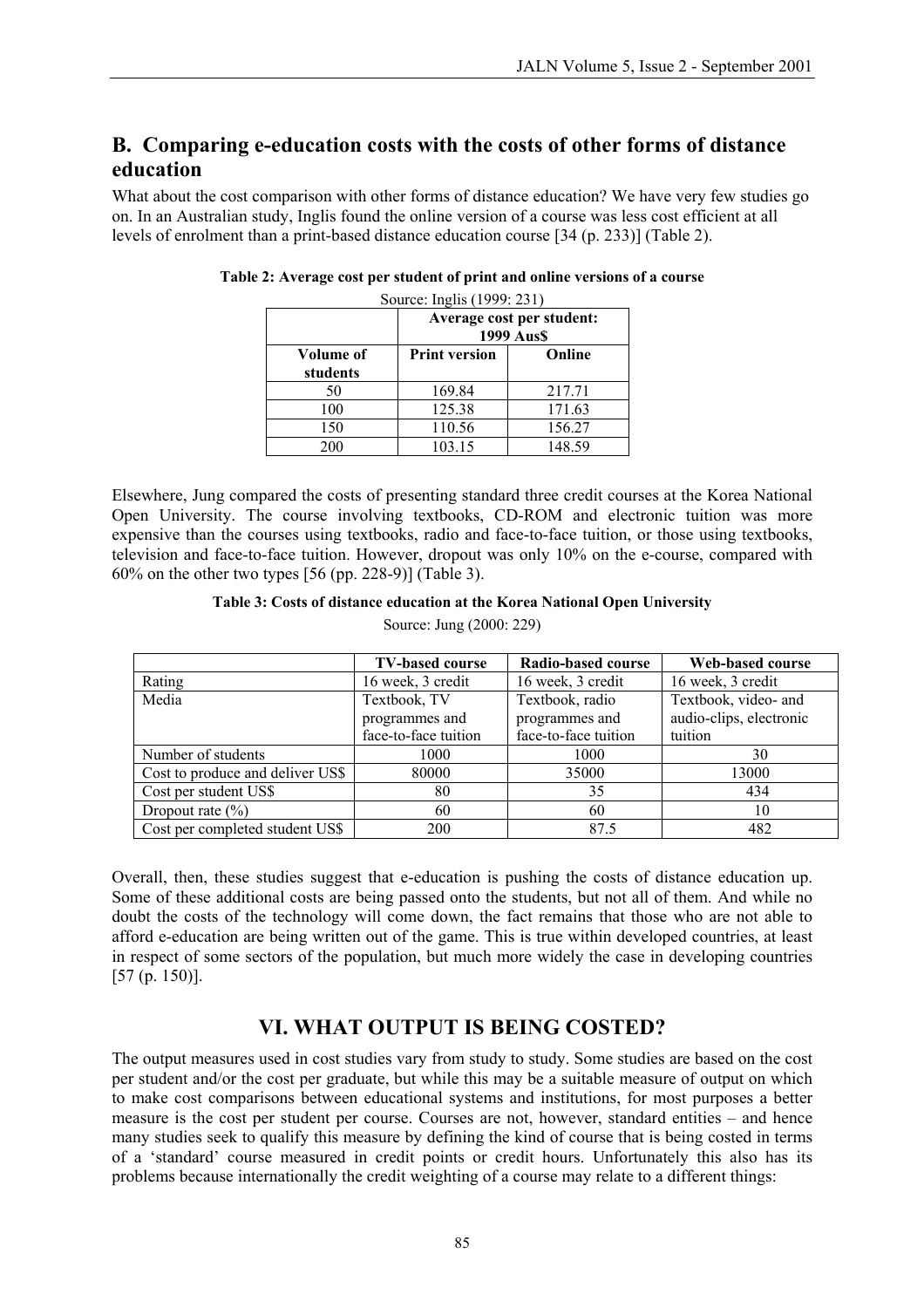- (a) the total expected number of hours that the average student will spend studying the course. This measure applies in the UK, for example, where there is an assumption that a standard three year Bachelor's degree will require 120 credit points of study per year, with each credit point being equivalent to something like 10 hours study.
- (b) the total timetabled weekly contact hours which is the system found in the USA and which of course does not reflect the actual hours study put in by students.

Distance education courses by definition do away with or at least sharply reduce the amount of contact between teachers and students, replacing this with independent study. The latter may be based upon reading, listening to, watching, or otherwise engaging with learning materials; doing assignments and tests; or general reflection. This means that the actual time spent studying the materials may have little relation with the total study time theoretically assigned to the course. For example, Hülsmann [22 (p. 42)] found that the faculty who developed a British Open University course on mathematical modelling estimated that the course would require some 448 hours study over the year – but that the actual time spent studying the various mediated elements of the course (text, CD-ROM, video) was estimated to be 336 hours – so that the course study hours were 1.5 times the media study hours. On the other hand, a course for teachers and social workers offered by NKS Norway required 700 hours study, but only 106 hours of this study arose from the studying the print and video materials provided. Here course hours were 6.8 times the media study hours. These differences leads Hülsmann to suggest that the most appropriate approach to costing media is separately to divide the cost of developing and delivering a given medium by the number of student study hours the medium gives rise to. Thus, for example, a 50 page text that cost £17,500 to develop and that takes an estimated (and average) 5 hours to study has a development cost per student study hour of £350, while a one-hour audiotape that cost £1700 to develop, and takes one hour to study, has a cost per student study hour of £1700 [22 (p. 17)]. Although there is an element of subjectivity in estimating how long an (average) student will spend studying a particular element of course material, this does give an easy guide to the relative costs of different media. In practice, however, there is a range of factors that impinge on the costs of developing and delivering media – not least questions related to the quality of the materials and the organisational structure and labor market conditions that underpin its development/delivery – and these differences are almost certainly behind the range of costs per student study hour that Hülsmann found in practice across the 11 courses that he studied [22 (p. 145)]. Having said that, the approach enabled him to show the rough order of costs involved, and to establish beyond reasonable doubt that Internet-based text is more expensive than printed text (by a factor of 2), with the cheaper media being print and audio. Certainly Hülsmann's approach to the measurement of outputs has a great deal to commend it.

#### **V. CONCLUSIONS**

This paper has sought to do two things: firstly, to review the current approaches to costing e-education and to suggest how this might be best approached, having regard to the issues that have been identified, and in the light of the methodological considerations identified, to look at some of the current range of cost comparisons available. Hopefully it will stimulate others to undertake more cost studies – if only to ensure that we know the costs of the direction upon which we now seem to be embarked.

#### **VI. REFERENCES**

- **Coombs, P. H.** The world educational crisis: A systems analysis, Oxford, Oxford University 1. Press, 1968.
- 2. **Vaizey, J.** The costs of education, London, Faber, 1958.
- 3. **Schultz, T.** Investment in human capital, American Economic Review 51, 1-17, 1961.
- 4. **Rumble, G.**, Cost analysis of distance learning, Performance Improvement Quarterly, 12 (2), 122-37, 1999.
- 5. **Jamison, D. T., Klees, S. J. and Wells, S. J.** The costs of educational media. Guidelines for planning and evaluation, Beverly Hills, Sage Publications, 1978. Published earlier as Jamison, D. T., Klees, S. J. and Wells, S. J., Cost analysis for educational planning and evaluation: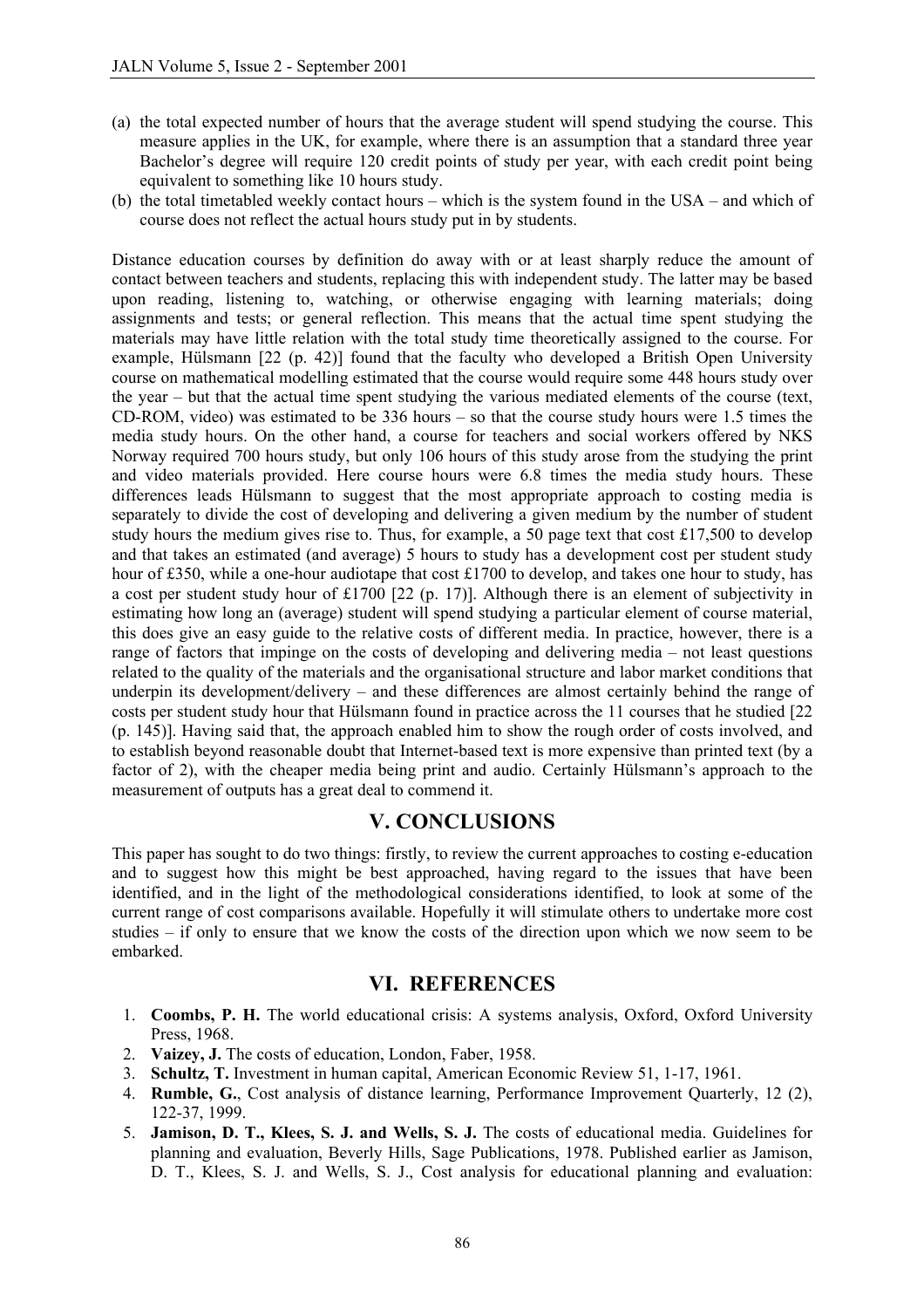Methodology and application to instructional television, Washington, D. C., U.S. Agency for International Development, 1976.

- **Eicher, J.-C.** Some thoughts on the economic analysis of new educational media. In UNESCO, 6. The economics of new educational media. Vol. 2: Cost and effectiveness, Paris, The UNESCO Press, 1980.
- 7. **Eicher, J.-C., Hawkridge, D., McAnany, E., Mariet, F. & Orivel, F.** The economics of new educational media. Volume 3: Cost and effectiveness overview and synthesis, Paris, The UNESCO Press, 1982.
- 8. **Orivel, F.** Analysing costs in distance education systems: a methodological approach, Dijon, Université de Bourgogne, IREDU, mimeo, 1987. Reprinted in Oliveira, J. B. and Rumble, G. (eds.), Educación a Distancia en América Latina: Análisis de costo-efectividad, Washington, D.C., World Bank, 1992.
- 9. **Fielden, J. and Pearson, P. K.** Costing educational practice, London, Council for Educational Technology, 1978.
- 10. **Crabb, G.** (ed.) Costing open and flexible learning. A practical guide, London, National Council for Educational Technology, 1990.
- 11. **Rumble G.** Costing distance education, London, Commonwealth Secretariat, 1986.
- 12. **Rumble, G.** The costs and costing of distance/open education. In Jenkins, J, (ed.), Commonwealth co-operation in open learning: background papers, London, Commonwealth Secretariat, 1988.
- 13. **Rumble, G.** Activity costing in mixed-mode institutions: a report based on a study of Deakin University, Geelong, Victoria, Deakin University, Distance Education Unit, 1986.
- 14. **Deakin University**, Further investigations into activity costing in a mixed mode institution, Department of Employment, Education and Training, Commonwealth of Australia, 1989.
- 15. **Salmon, E.** E-moderating: The key to teaching and learning online, London, Kogan Page, 2000.
- 16. **Boucher, A.** Information Technology-based Teaching and Learning in Higher Education: a view of the economic issues, Journal of Information Technology for Teacher Education, 7 (1), 87-111, 1998.
- 17. **Whalen, T. and Wright, D.** Cost-benefit analysis of web-based tele-learning: Case Study of the Bell Online Institute Pilot Project, University of Ottawa, Faculty of Administration, July 1998.
- 18. **Bacsich, P., Ash, C., Boniwell, K., Kaplan, L. with Mardell, J. and Caven-Atack, A.** The cost of networked learning, Sheffield, Sheffield Hallam University, Telematics in Education Research Group, 1999.
- 19. **Webb, G. and Cilesio, C.** An investigation into the costs and benefits of Internet-based delivery: Paper delivered to the Open Learning Conference, Brisbane, Australia, December 1998. Available at <http://vc.tafensw.edu.au/staff/gwebb/ol98/paper.htm>
- **Webb, G. and Cilesio, C.** The costs and benefits of online delivery. Paper presented to the 20. ODLAA Conference, Geelong, Victoria, Australia, August 1999. Available at <http://vc/tafensw.edu.au/site/it/library/99wecio3/99weci03.htm>
- 21. **Bates, A. W.** Technology, Open Learning and Distance Education, London: Routledge, 1995.
- 22. **Hülsmann, T.** The Costs of Open Learning: A Handbook, Oldenburg, Bibliothecks-und Informationssystem der Carl von Ossietsky Universität Oldenburg, 2000.
- 23. **Arizona Learning Systems,** Preliminary cost methodology for distance learning, Arizona Learning Systems and the State Board of Directors for Community Colleges of Arizona, 1998.
- 24. **Saba, F.** Software systems in distance teaching and learning, Distance Education Report, 1999. Available at<http://magnapubs.com/Newsletters/Der/software3.7.htm>
- **Whalen, T. and Wright, D.** Methodology for Cost-benefit analysis of web-based tele-learning: 25. Case Study of the Bell Online Institute, American Journal of Distance Education 13 (1), 24-44, 1999.
- 26. **Sparkes, J.** 'Pedagogic differences in course design'. In Bates, A. (ed.) The role of technology in distance education, London, Croom Helm, 1984.
- 27. **Boettcher, J. V.** How much time does it cost to develop a distance learning course? It all depends …, 1999. Available at<http://www.cren.net/~jboettch/dlmay.htm>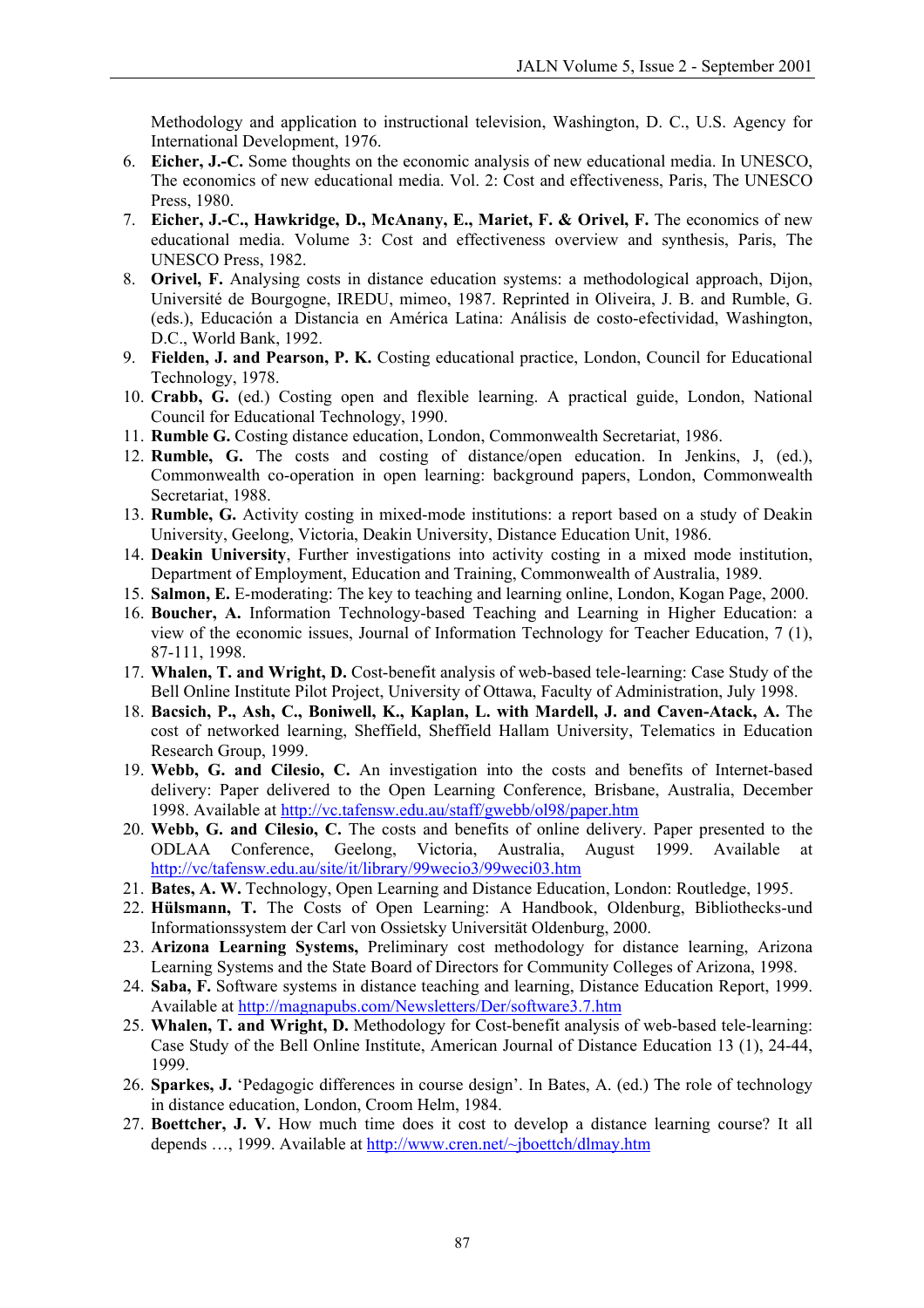- **Roderick, E.** More than just pretty pictures: A cost/benefit analysis of digital library holdings. 28. A paper presented to the CAUSE98 Conference, Seattle, December 1998. Available at <http://www.educause/edu/copyright.html>
- **Bates, A. W.** Managing technological change. Strategies for college and university leaders, San 29. Francisco, Jossey-Bass Publishers, 2000.
- 30. DiBiase, D. 'Is distance teaching more work or less?', American Journal of Distance Education 14 (3), 6-20, 2000.
- 31. **Arvan, L., Ory, J. C., Bullock, C. D., Burnaska, K. K., and Hanson, M.** The SCALE Efficiency Projects, Journal of Asynchronous Learning Networks 2 (2), 1998. Available at [http://www.aln.org/alnweb/journal/vol2\\_issue2/arvan2.htm](http://www.aln.org/alnweb/journal/vol2_issue2/arvan2.htm)
- 32. Moonen, J. 'The efficiency of telelearning', Journal of Asynchronous Networked Learning, 1 (2), 1997. Available at<http://www.aln.org/alnweb/journal/issue2/moonen.htm>
- **Jewitt, F.** A Framework for the comparative analysis of the costs of classroom instruction vìs-a-33. vìs distributed instruction. Study undertaken for the New Jersey Institute for Collegiate Teaching and Learning. California State University, March 1999.
- 34. **Inglis, A.** 'Is online delivery less costly than print and is it meaningful to ask?', Distance Education, 20 (2), 220-39, 1999.
- 35. **Schifter, C. C.** Compensation models in distance education, Journal of Distance Education Administration, 3 (1), 2000. Available at <http://www.westga.edu/~distance/schifter31.html>
- **Boettcher, J. V.** How many students are just right in a web course? 1999. Available at 36. <http://www.cren.net/~jboettch/number.htm>
- 37. Turoff, M. 'Costs for the development of a Virtual University', Journal of Asynchronous Learning Networks, 1 (1), March 1997. Available at [http://aln.org/alnweb/journal/jaln\\_Vol1issue1.htm](http://aln.org/alnweb/journal/jaln_Vol1issue1.htm)
- 38. Tolley, S. How electronic conferencing affects the way we teach, Open Learning, 15 (3), 253-65, 2000.
- 39. **Annand, D.** 'The problem of computer conferencing for distance-based universities', Open Learning, 14 (3), 47-52, 1999.
- 40. **PricewaterhouseCoopers**, Business model for the e-University, Main report, 2000. Available at [http://www.hefce.ac.uk/pubs/HEFCE/2000/00\\_44.htm](http://www.hefce.ac.uk/?pubs/HEFCE/2000?00_44.htm)
- **Gladieux, L. E. and Swail, W. S.** 'The Internet: New engine of inequality?' Paper presented to 41. the EDUCAUSE'99 Conference, 1999. Available at<http://www.educause.edu/ir/library/html>
- **Massy, W. F. and Zemsky, R.** Using Information Technology to enhance academic 42. productivity, Wingspread Enhancing Academic Productivity Conference, June 1995. Available at <http://www.educause.edu/nlii/keydocs/massy.html>
- **Arvan, L.** The economics of ALN: Some issues, Journal of Asynchronous Learning Networks, 43. 1 (1), March 1997. Available at <http://www.aln.org/alnweb/journal/issue1/arvan.htm>
- **Berg, G. A**. Early patterns of faculty compensation for developing and teaching distance 44. learning courses, Journal of Asynchronous Learning Network*s*, 4 (1), 2000. Available at [http://www.aln.org/alnweb/journal/Vol4\\_issue1/berg.htm](http://www.aln.org/alnweb/journal/Vol4_issue1/berg.htm)
- **Finkelstein, M. J., Seal, R. K., and Schuster, J. H***.* The new academic generation: A 45. profession in transformation, Baltimore, John Hopkins University, 1998.
- 46. **Oblinger, D.** 'Will e-business shape the future of open and distance learning?', Open Learning 16 (1), 9-24, 2001.
- 47. **Naughton, J.** 'Much more than a bubble', The Observer [London], 31 December 2000. PwC, Technology Forecast: 1999, Menlo Poark, CA, PricewaterhouseCoopers Technology Center, 1998.
- 48. **Farmer, M. A.** Study: E-commerce sites pricey to build, CNET News.com, 1999. Available at <http://news.cnet.com/news/o-10007-202-343016.html>
- **Leach, K. and Smallen, D.** 'What do Information Technology support services really cost?', 49. CAUSE/EFFECT 21 (2), 38-45, 1998. Available at <http://www.educause.edu/ir/library/html>
- **Leach, K. and Smallen, D.** 'What do we really understand about the cost of IT support 50. services?' Presentation to the EDUCAUSE 2000 Conference, 2000. Available at <http://www.costproject.org/>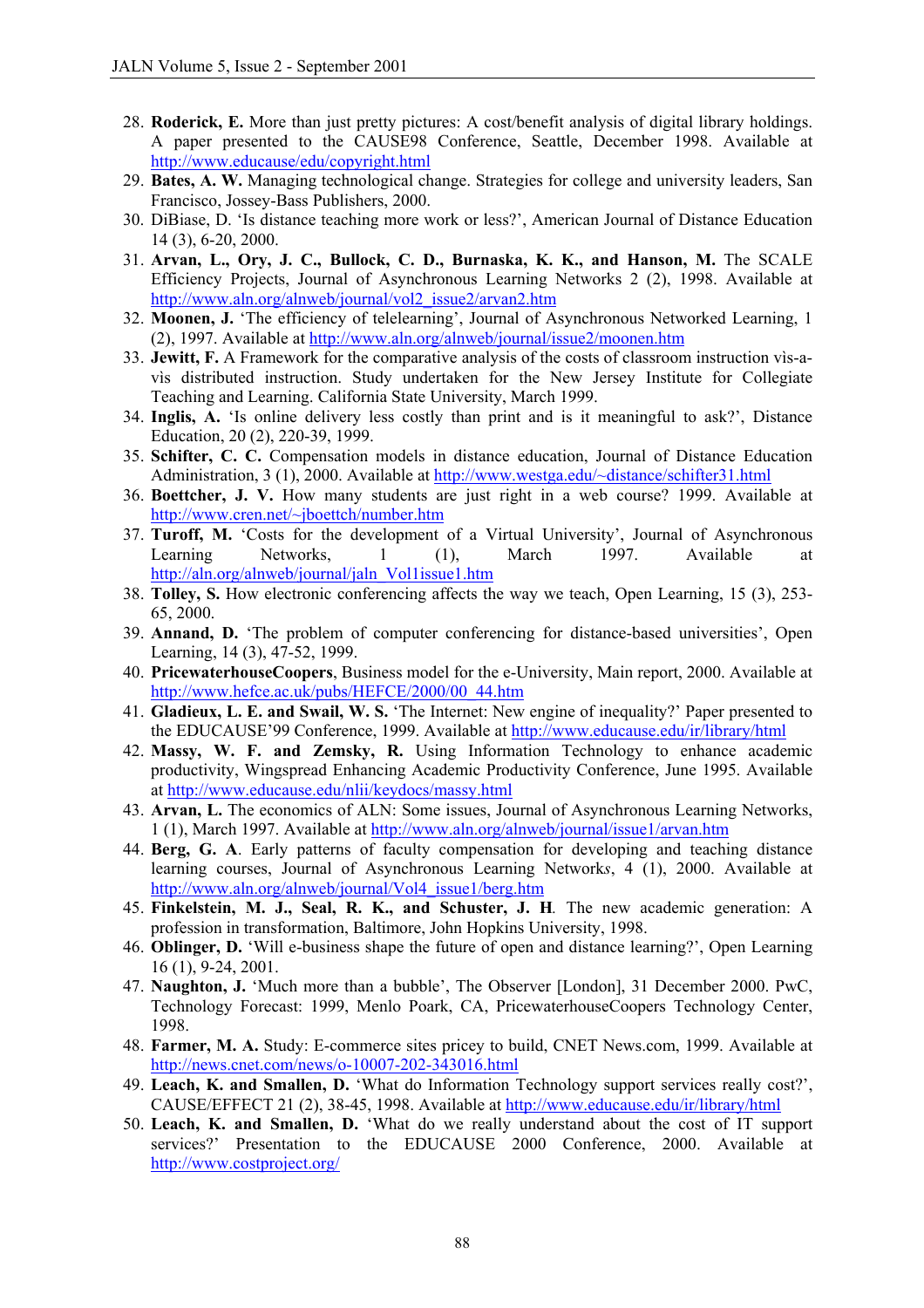- 51. Ritschard, M. R. and Spenser, E. L. Planning for technology replacement: Is it possible? Paper presented to the College and University Information Services Conference CUMREC'99, 1999. Available at <http://www.educause.edu/ir/library/html>
- **Daniel, J. S.** *Mega-universities and Knowledge Media. Technology Strategies for Higher*  52. *Education*, London, Kogan Page, 1996.
- 53. **Ravet, S. and Layte, M.** Technology-based Training. A Comprehensive Guide to Choosing, Implementing, Managing and Developing New Technologies in Training, London, Kogan Page, 1997.
- 54. **Phelps, R. H., Wells, R. A., Ashworth Jr., R. L., & Hahn, H. A.** 'Effectiveness and costs of distance education using computer-mediated communication', The American Journal of Distance Education 5 (3), 7-19, 1991.
- 55. **Inglis, A.** 'Is online delivery less costly than print and is it meaningful to ask?', Distance Education 20 (2), 220-39, 1999.
- 56. **Jung, I.** 'Technology innovations and the development of distance education: Korean experience'*, Open Learning* 15 (3), 217-32, 2000.
- 57. **Perraton, H.** Open and Distance Learning in the Developing World, London, Routledge, 2000.
- 58. **Moran, L.** Distance education, copyright and communication in the Information Society, Report prepared for UNESCO meeting of the Committee of Experts on Copyright in the Information Society, New Delhi, India, November 1996.

#### **VII. Appendices**

| <b>Expenditure descriptor</b> | <b>Expenditure</b><br>category | <b>Comments</b>                                                                                                                                                                                                                                                                                                                       |
|-------------------------------|--------------------------------|---------------------------------------------------------------------------------------------------------------------------------------------------------------------------------------------------------------------------------------------------------------------------------------------------------------------------------------|
| <b>Materials</b>              | General<br>comment             | Internet courses may involve a range of media ranging<br>from a brief course outline linked to existing textbooks;<br>texts (content) online; texts + reference materials;<br>images; audio; video; simulations; and virtual reality<br>[23, also 22]. Media choice has a considerable impact<br>on development and production costs. |
|                               |                                | Materials are usually developed to last several years, so<br>there is an argument for annualising their costs over the<br>life of the course.                                                                                                                                                                                         |
|                               |                                | Most materials relate to the subject being studied.<br>However, some are of a more administrative nature -<br>information on rules and regulations relating to the<br>course, information on examination arrangements, etc.<br>Such materials properly constitute a cost of a particular<br>given course.                             |
|                               |                                | Yet other materials may be sent to all the students<br>registered on a group of courses – in which case the cost<br>of these materials would need to be apportioned across<br>the courses (or course enrolments).                                                                                                                     |
|                               |                                | Not all materials need be supplied direct by the<br>institution. In some cases students will be asked to buy<br>commercially available textbooks, videos, software, etc.<br>These costs are properly a cost of the course – but<br>incurred by the student. Any full-costs study would need<br>to recognise such costs.               |

#### **Appendix 1: Developing e-materials**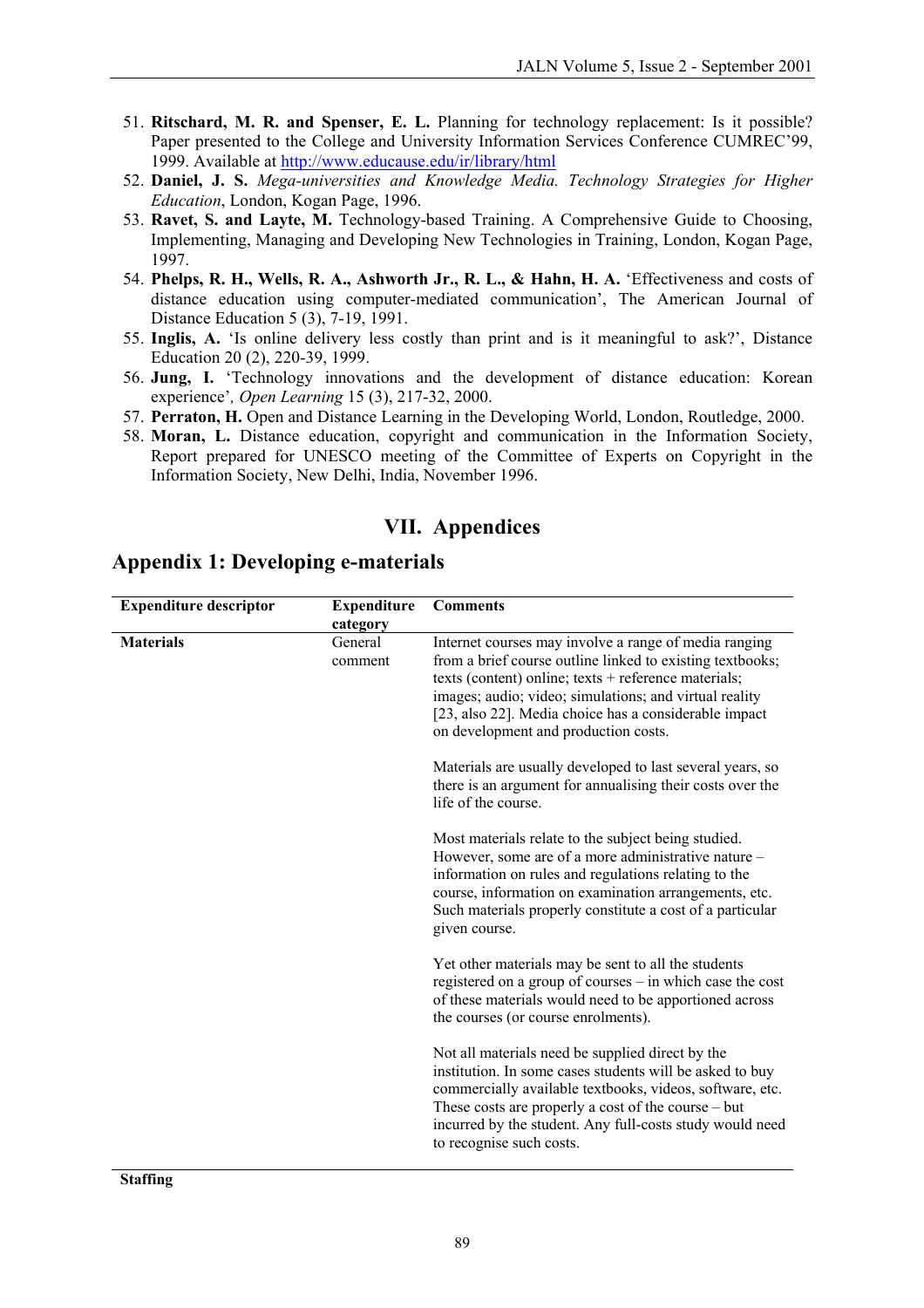| Cost of staff time spent on<br>developing materials<br>instructional design                                                                                                                                                                                                               | Human<br>Resources                                  | The actual amount of time involved in developing<br>courseware varies significantly depending on media<br>$[26]$                                                                                                                                                                                                                                                                  |
|-------------------------------------------------------------------------------------------------------------------------------------------------------------------------------------------------------------------------------------------------------------------------------------------|-----------------------------------------------------|-----------------------------------------------------------------------------------------------------------------------------------------------------------------------------------------------------------------------------------------------------------------------------------------------------------------------------------------------------------------------------------|
| content development<br>text authoring<br>$\blacksquare$<br>software development<br>$\blacksquare$<br>multimedia design and<br>$\blacksquare$<br>production<br>course specific software<br>$\overline{\phantom{0}}$<br>development<br>content integration and<br>$\blacksquare$<br>testing |                                                     | How jobs are packaged varies considerably. Many<br>large-scale distance teaching institutions divide the<br>labor between those who develop materials, those who<br>teach, and those who mark examinations. Development<br>roles may also be distinct, with divisions between, for<br>example instructional design, content development,<br>content editing, graphic design, etc. |
| post-test modification<br>costs<br>training                                                                                                                                                                                                                                               |                                                     | Some systems use core staff on full-time salaries with<br>benefits; others use consultants paid by output.                                                                                                                                                                                                                                                                        |
|                                                                                                                                                                                                                                                                                           |                                                     | In dual mode systems, the preparation of online<br>materials may be regarded as an extra duty, attracting<br>additional payments/compensation (overload pay). Or<br>staff may be relieved of other duties (release time) This<br>may well represent an additional cost to the employer if<br>this time has to be replaced. On this see [35].                                      |
| Staff equipment                                                                                                                                                                                                                                                                           | Equipment                                           | Some systems may purchase computers and software to<br>enable staff to develop courses; others expect staff<br>(particularly consultants) to provide their own [35].                                                                                                                                                                                                              |
| Staff expenses arising during<br>development of materials                                                                                                                                                                                                                                 | Expenses                                            | The extent to which development staff have their ISP<br>costs met varies [35].                                                                                                                                                                                                                                                                                                    |
| Copyright clearance                                                                                                                                                                                                                                                                       | Expenses                                            | Third party copyright can be a significant expense $-$ so<br>much so that some systems may decide not to use any<br>third party material at all [58].                                                                                                                                                                                                                             |
| <b>Materials production</b>                                                                                                                                                                                                                                                               |                                                     |                                                                                                                                                                                                                                                                                                                                                                                   |
| Production costs<br>text production<br>audio production<br>$\blacksquare$<br>video production<br>graphics production<br>software production                                                                                                                                               | Staff costs,<br>Stocks,<br>Supplies,<br>Consumables | e.g. costs of producing a CD-ROM for delivery to each<br>student on a course                                                                                                                                                                                                                                                                                                      |
| <b>Materials - annual revision</b>                                                                                                                                                                                                                                                        |                                                     |                                                                                                                                                                                                                                                                                                                                                                                   |
| (maintenance function)                                                                                                                                                                                                                                                                    | Staff costs<br>Expenses                             | As for original production costs. The degree of remake<br>may vary, but some revisions – for example, the<br>development of new assignment and examination<br>questions, may be a regular feature of course<br>maintenance.                                                                                                                                                       |
| Developmental testing of<br>course                                                                                                                                                                                                                                                        | Staff costs<br>Expenses                             | Payments to course testers; general running costs of<br>developmental testing                                                                                                                                                                                                                                                                                                     |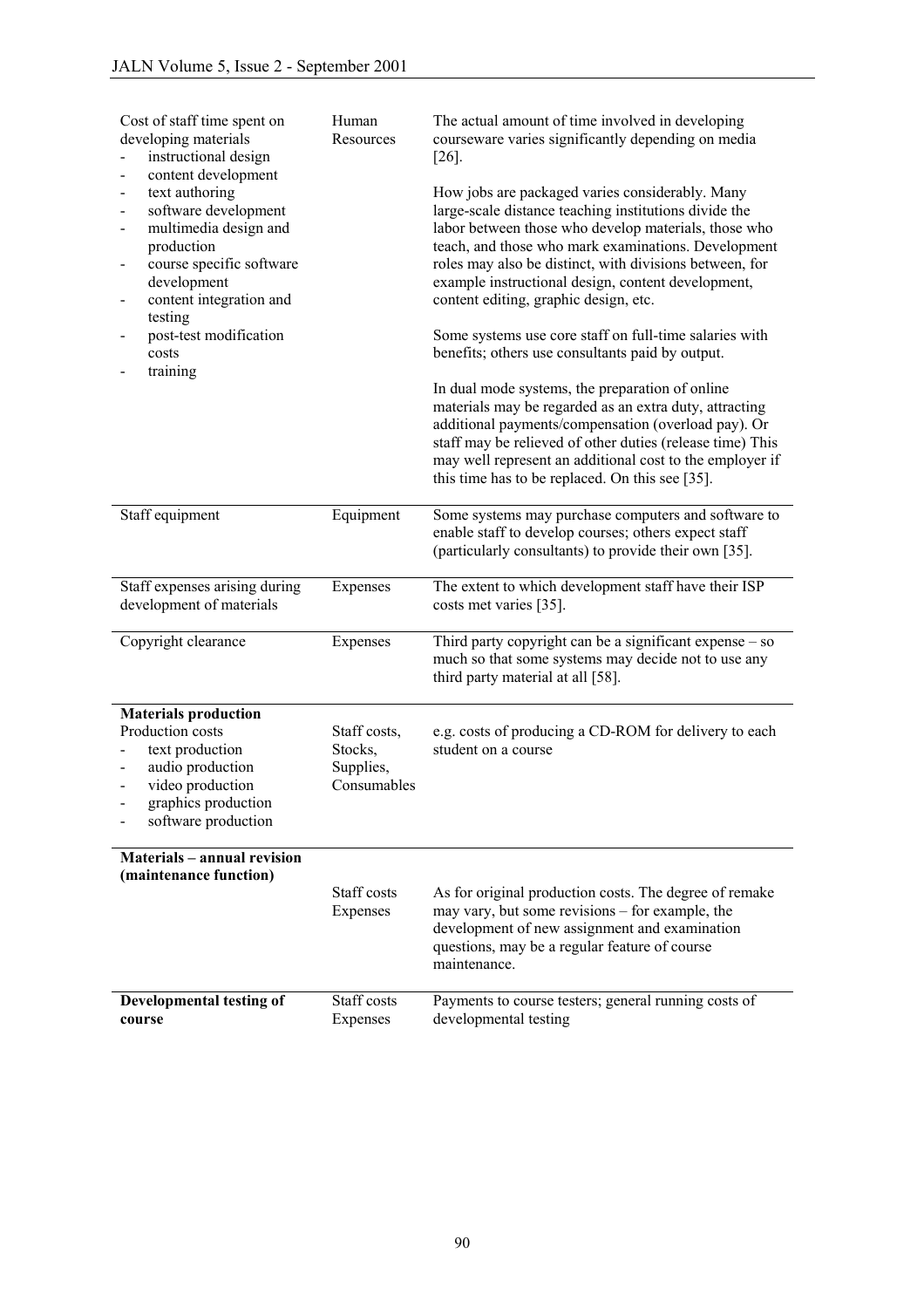| <b>Expenditure descriptor</b>                                                                                                       | <b>Expenditure</b><br>category                                          | <b>Comments</b>                                                                                                                                                                                                                                                                                                                                                                                                                                                                                                                 |
|-------------------------------------------------------------------------------------------------------------------------------------|-------------------------------------------------------------------------|---------------------------------------------------------------------------------------------------------------------------------------------------------------------------------------------------------------------------------------------------------------------------------------------------------------------------------------------------------------------------------------------------------------------------------------------------------------------------------------------------------------------------------|
| <b>Materials delivery</b><br>Distribution of courseware<br>(e.g. CD-ROMs, user manual,<br>electronic materials, etc) to<br>students | Expense                                                                 | Postage, courier, etc costs arising from the distribution<br>of physical goods. Online delivery costs of 'ethereal'<br>goods.                                                                                                                                                                                                                                                                                                                                                                                                   |
| <b>Materials reception expenses</b><br>Any expenses incurred by<br>those receiving the materials                                    | Expense                                                                 | This might include incidental costs of reception, costs of<br>purchasing materials, etc.                                                                                                                                                                                                                                                                                                                                                                                                                                        |
| Student/tutor equipment<br>Network/computers/printer                                                                                | Equipment<br>(capital)                                                  | Few institutions now provide students with computers<br>and most analysts (e.g. [22]) assume that students will<br>provide their own equipment (though tutors may be<br>given help $-$ see [35]). Institutionally this is a non-cost,<br>but it remains a 'full-system' cost and should be taken<br>into account for comparative costing purposes. Student<br>and tutor equipment needs to be annualized (perhaps<br>over 5 years, though this may be optimistic) [50].<br>Some systems require non-core staff to provide their |
|                                                                                                                                     | Software<br>(capital)                                                   | own equipment (see assumptions built into [37])<br>The initial cost of common software is bundled in with<br>machine purchase - but 'specialist' software may need<br>to be purchased. This is a capital cost but it would be<br>unwise to assume that the software will last as long as<br>the computer. Students may well need to budget to<br>upgrade software.                                                                                                                                                              |
| Student/tutor expenses                                                                                                              | Expense                                                                 | Includes any payments to an ISP and/or connection<br>charges for time online; also needs to cover increased<br>energy costs. Tutors may have their ISP costs refunded<br>$[35]$ .                                                                                                                                                                                                                                                                                                                                               |
|                                                                                                                                     |                                                                         | Insurance costs (for equipment)                                                                                                                                                                                                                                                                                                                                                                                                                                                                                                 |
|                                                                                                                                     |                                                                         | Equipment repair costs                                                                                                                                                                                                                                                                                                                                                                                                                                                                                                          |
| <b>Opportunity costs</b><br>Cost of student time                                                                                    | Opportunity<br>cost for all<br>students, but<br>staff cost for<br>firms | This is a real opportunity cost to employers, and also to<br>the self-employed, who could be doing productive work<br>rather than spending time in training. There is an<br>argument in any cost comparison exercise for placing a<br>value on every student's time (c.f. [25]). It has been<br>suggested that online courses compress the time<br>required to undertake training,                                                                                                                                              |
| <b>Tuition</b><br>Tuition                                                                                                           | Staff<br>Expenses                                                       | Payment for teaching students online varies. In some<br>systems permanent full-time staff may do the teaching;<br>in other cases staff may be hired by the hour to teach<br>online. Casual labor and labor substitution is<br>commonplace.                                                                                                                                                                                                                                                                                      |

## **Appendix 2: E-delivery costs**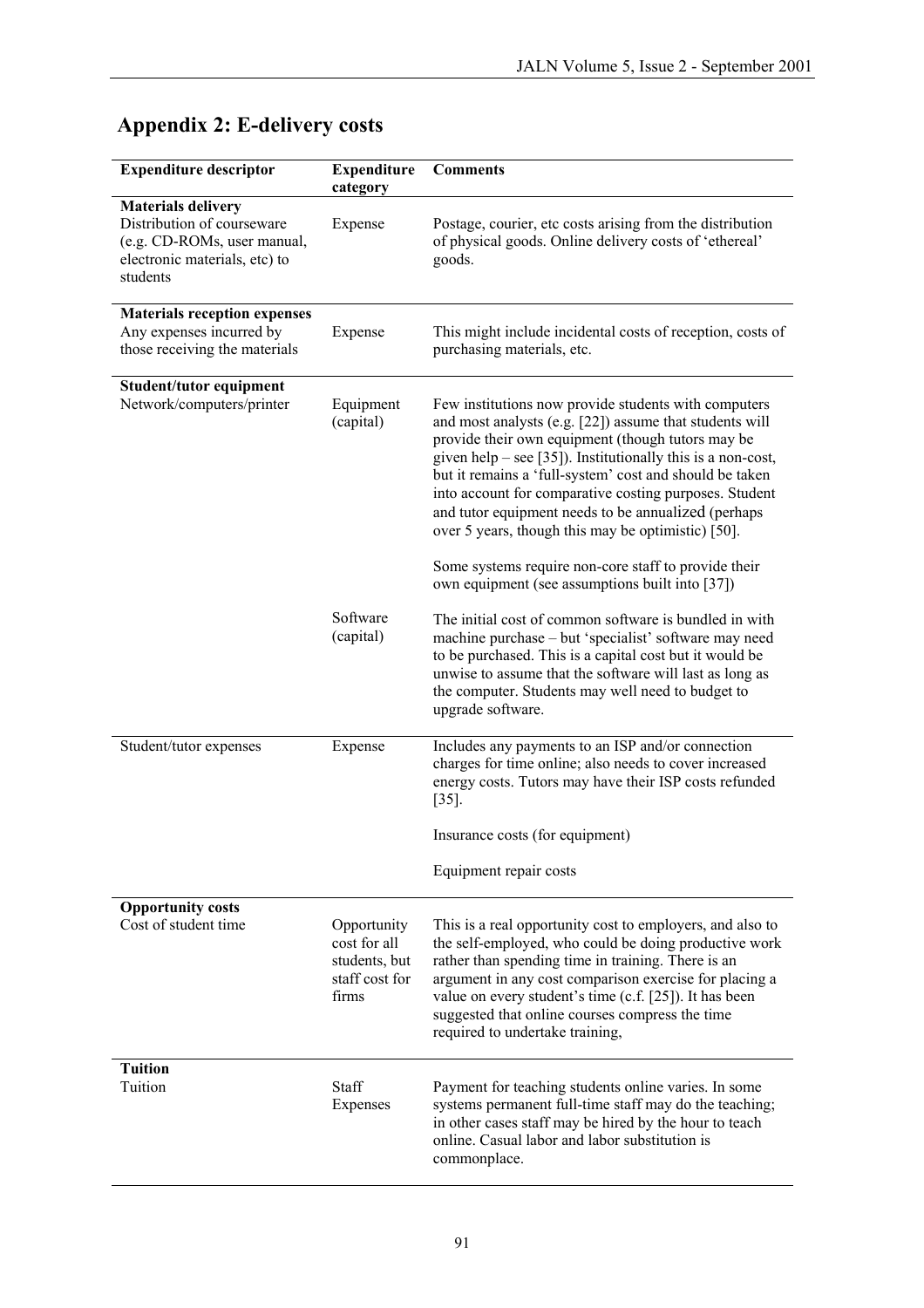|                               |             | There is a debate as to whether online teaching takes<br>more or less time (see article).                                                                                                                                                                                                                                |
|-------------------------------|-------------|--------------------------------------------------------------------------------------------------------------------------------------------------------------------------------------------------------------------------------------------------------------------------------------------------------------------------|
|                               |             | In a dual mode system, teaching online may be regarded<br>as part of normal duties; or it may be regarded as an<br>additional (new) duty which releases staff from other<br>teaching duties (release time) [35] or it may be regarded<br>as an additional duty for which staff are paid overtime<br>(overload pay) [35]. |
|                               |             | Institutions may restrict enrolments on online course in<br>order to contain the impact of online teaching on staff<br>time (which has implications for costing exercises)<br>looking at the impact on costs of expansion).                                                                                              |
| <b>Student/Tutor Helpdesk</b> |             |                                                                                                                                                                                                                                                                                                                          |
| Staffing                      | Staff costs | Leach and Smallen [51] estimate that staffing the typical<br>Helpdesk represents between $7 - 12\%$ of the total<br>central IT staff. Call centers may well have less<br>expensive front-line staff to handle routine queries,<br>together with a referral system to faculty where this is<br>necessary.                 |
| Call costs                    | Expenses    | Some help desks provide students with toll free access.                                                                                                                                                                                                                                                                  |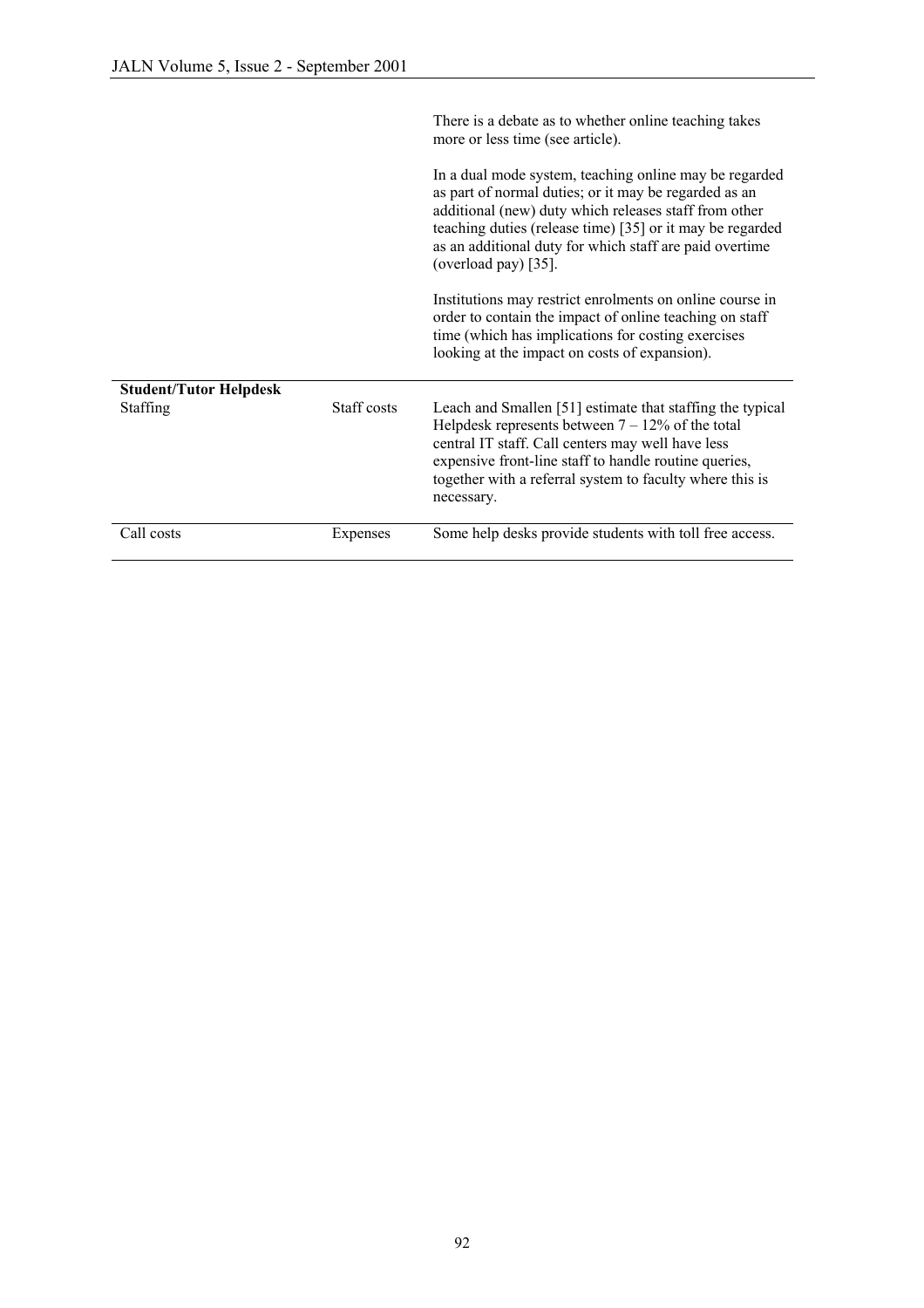| <b>Expenditure descriptor</b>                                                                      | <b>Expenditure</b><br>category         | <b>Comments</b>                                                                                                                                                                                                                                                                                             |
|----------------------------------------------------------------------------------------------------|----------------------------------------|-------------------------------------------------------------------------------------------------------------------------------------------------------------------------------------------------------------------------------------------------------------------------------------------------------------|
| High level decision making to<br>embark on online learning                                         |                                        |                                                                                                                                                                                                                                                                                                             |
| Decision-making                                                                                    | Staff                                  | Overhead management time – often difficult to<br>identify. Much depends on the context and<br>whether the activity is marginal or central to<br>management concerns. Development of an IT<br>strategy requires considerable time and effort [29,<br>53].                                                    |
| Expenses related to high level<br>decision-making                                                  | Expenses/<br>consumables               | e.g. costs of study tour to existing virtual<br>universities; costs of consultants brought in to<br>advise. These costs are difficult to trace where the<br>decision is marginal to the ongoing concerns of an<br>institution, but easier to trace if one is setting up a<br>new institution or department. |
| <b>Institutional</b>                                                                               |                                        |                                                                                                                                                                                                                                                                                                             |
| evaluation/quality assurance<br>Expenses                                                           | Staff cost<br>Expenses/<br>consumables | E.g. survey costs, report production and<br>dissemination costs, etc.                                                                                                                                                                                                                                       |
| Web-site development costs<br>Overall web site costs                                               | General<br>comment                     | Likely to be expensive [49]                                                                                                                                                                                                                                                                                 |
| Web site development staffing<br>costs(e.g.)<br>Internet specialists<br>Graphics/Internet designer | Staff cost                             | As suggested in [49], staff costs put into web site<br>development can be significant.                                                                                                                                                                                                                      |
| Staff computers purchase<br>Software purchase                                                      | Capital                                | Annualise: most commentators use a 5-year life<br>but this may be optimistic. Typical replacement<br>cycles in US colleges are between 3 and 5 years<br>[50]. Software may well have an even shorter life.                                                                                                  |
| Staff computers repair                                                                             | Expense                                |                                                                                                                                                                                                                                                                                                             |
| Web site implementation<br>General comment                                                         | All cost<br>categories                 | Generally the full costs of networked services are<br>not as yet reflected in the annual operating<br>budgets of organisations, nor are the costs of<br>maintaining services                                                                                                                                |
| Domain name registration                                                                           | Expense                                |                                                                                                                                                                                                                                                                                                             |
| Learning Platform Software                                                                         | Capital                                | Initial cost                                                                                                                                                                                                                                                                                                |
| License Fees, and<br>Upgrade costs                                                                 | Expense                                | Annual update at 10% [25]. Wide variation in the<br>cost of licenses from Canadian \$3000-175,000<br>$[25]$ .                                                                                                                                                                                               |
| Network server                                                                                     | Equipment                              | Annualise over lifetime. Many commentators<br>suggest a 5-year life but the typical annualisation<br>period to be between 3 and 5 years [51]. Actual                                                                                                                                                        |

# **Appendix 3: Overhead and infrastructure costs**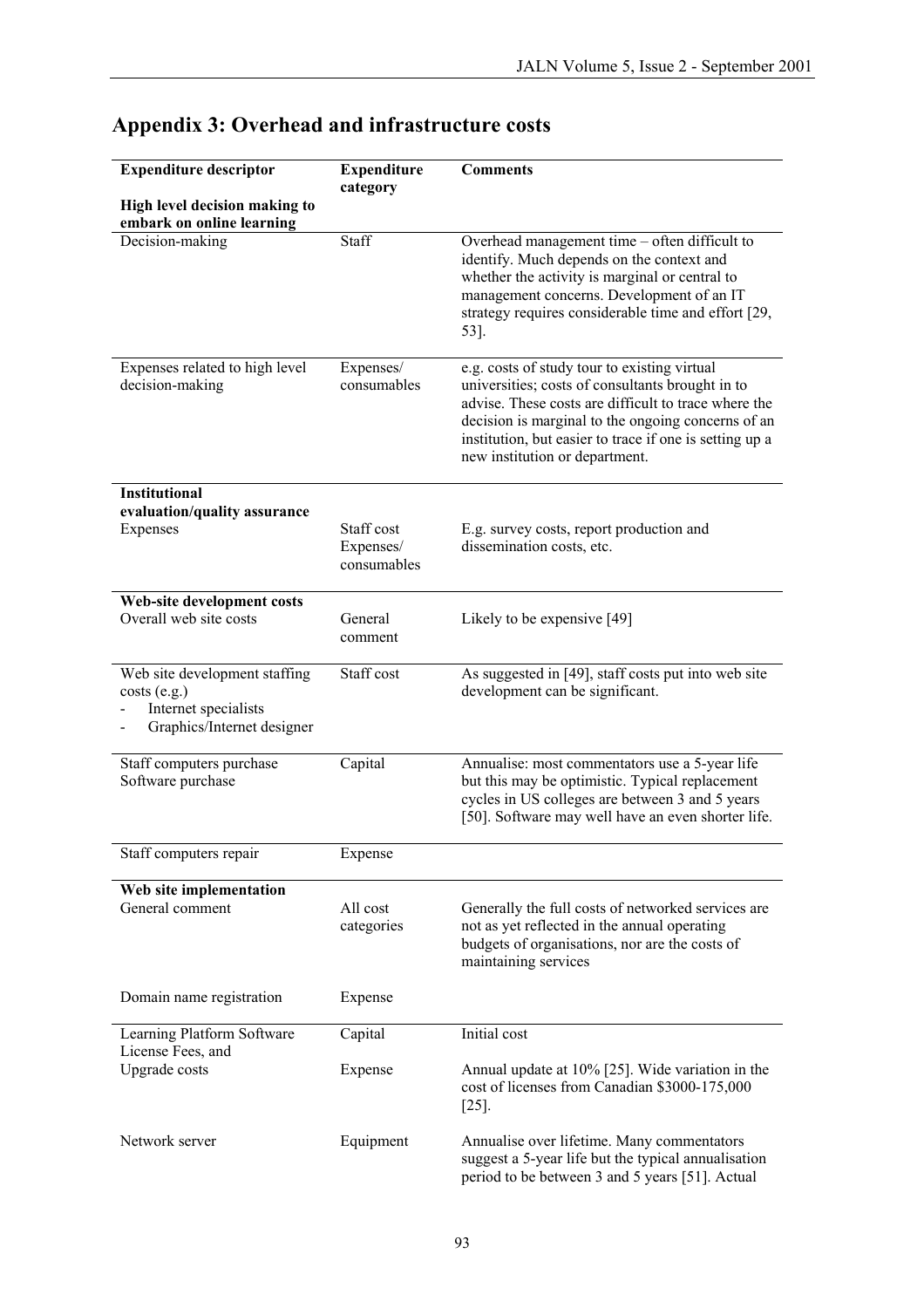system cost studies suggest wide variation in costs allowed for this.

| Network costs – access to<br>Internet                                                                                                                                                                                                                                                                                                                                                                                                                                                                                               | Expense                                             |                                                                                                                                                                                                                                                                                                                                                                                                                                                                                                                                                    |
|-------------------------------------------------------------------------------------------------------------------------------------------------------------------------------------------------------------------------------------------------------------------------------------------------------------------------------------------------------------------------------------------------------------------------------------------------------------------------------------------------------------------------------------|-----------------------------------------------------|----------------------------------------------------------------------------------------------------------------------------------------------------------------------------------------------------------------------------------------------------------------------------------------------------------------------------------------------------------------------------------------------------------------------------------------------------------------------------------------------------------------------------------------------------|
| <b>Buildings and accommodation</b><br>(main offices etc.)                                                                                                                                                                                                                                                                                                                                                                                                                                                                           |                                                     |                                                                                                                                                                                                                                                                                                                                                                                                                                                                                                                                                    |
| A range of costs involved here<br>including:<br>Purchase of land<br>Construction of a new building<br>Purchase of an existing building<br>Refurbishment cost of an<br>existing building<br>Rental of office accommodation                                                                                                                                                                                                                                                                                                           | Capital or<br>expense                               | Capital costs need to be annualized. The actual<br>construction cost of a building may be known (but<br>if in the past, should be brought up to present day<br>values), or may be estimated (using the average<br>building cost per square meter/foot for that type<br>of building). The lifetime of buildings is<br>debatable but probably ranges from 5-10 years<br>(temporary buildings) to 50 (permanent<br>buildings).                                                                                                                        |
|                                                                                                                                                                                                                                                                                                                                                                                                                                                                                                                                     |                                                     | Smaller projects utilising a few rooms within an<br>organisation might be charged a proportion of the<br>total building costs, based on floor space as a<br>proportion of all space. Alternatively a shadow<br>rental cost could be used, based on commercial<br>rents payable in the area.                                                                                                                                                                                                                                                        |
|                                                                                                                                                                                                                                                                                                                                                                                                                                                                                                                                     |                                                     | Generally space costs are driven by the number of<br>staff working from an office complex, together<br>with space for consultants' workstations; home-<br>based workers will use their own space and in that<br>sense not be part of the space calculation.<br>However, any comparative study should put a<br>cost on home office space.                                                                                                                                                                                                           |
| Buildings and accommodation:<br>running costs including rates<br>(i.e. tax levied on the occupation<br>or ownership of land); buildings<br>and contents insurance; utilities<br>(heat, light, water, power, waste<br>disposal); telephone, fax, etc<br>(rental and usage); repairs and<br>maintenance (direct labor plus<br>materials, or outside contractor<br>charges plus management and<br>supervision costs); grounds and<br>gardens; porters; security;<br>cleaning; management and<br>supervision of all these<br>activities | Stocks,<br>Supplies,<br>Consumables<br>and Expenses | These items are either treated as a general<br>overhead expense, or they are charged to<br>particular departments and treated as a<br>departmental expense. Where they are treated as a<br>general overhead expense, some proxy measure<br>may be used to allocate these costs out to<br>departments (e.g. floor space measures, staffing<br>levels)<br>In systems where online learning is only part of<br>the activity some kind of measure will need to be<br>used to allocate a proportion of the general<br>expenses to the online operation. |
| Intranet cost (main offices)<br>Start-up capital costs (new PCs,<br>network connections for PCs<br>not currently networked, servers<br>and server software, and<br>software applications whether<br>developed in-house or<br>purchased                                                                                                                                                                                                                                                                                              | Capital                                             | An intranet may exist but if not capital equipment<br>costs will be incurred establishing it.<br>Capital costs will need to be annualized. Leach<br>and Smallen [51] found the typical annualisation<br>period to be 5 to 6 years. However, some of the<br>equipment will be subject to annual upgrading,<br>repair, etc. Software applications are likely to<br>have a shorter life and require upgrading more                                                                                                                                    |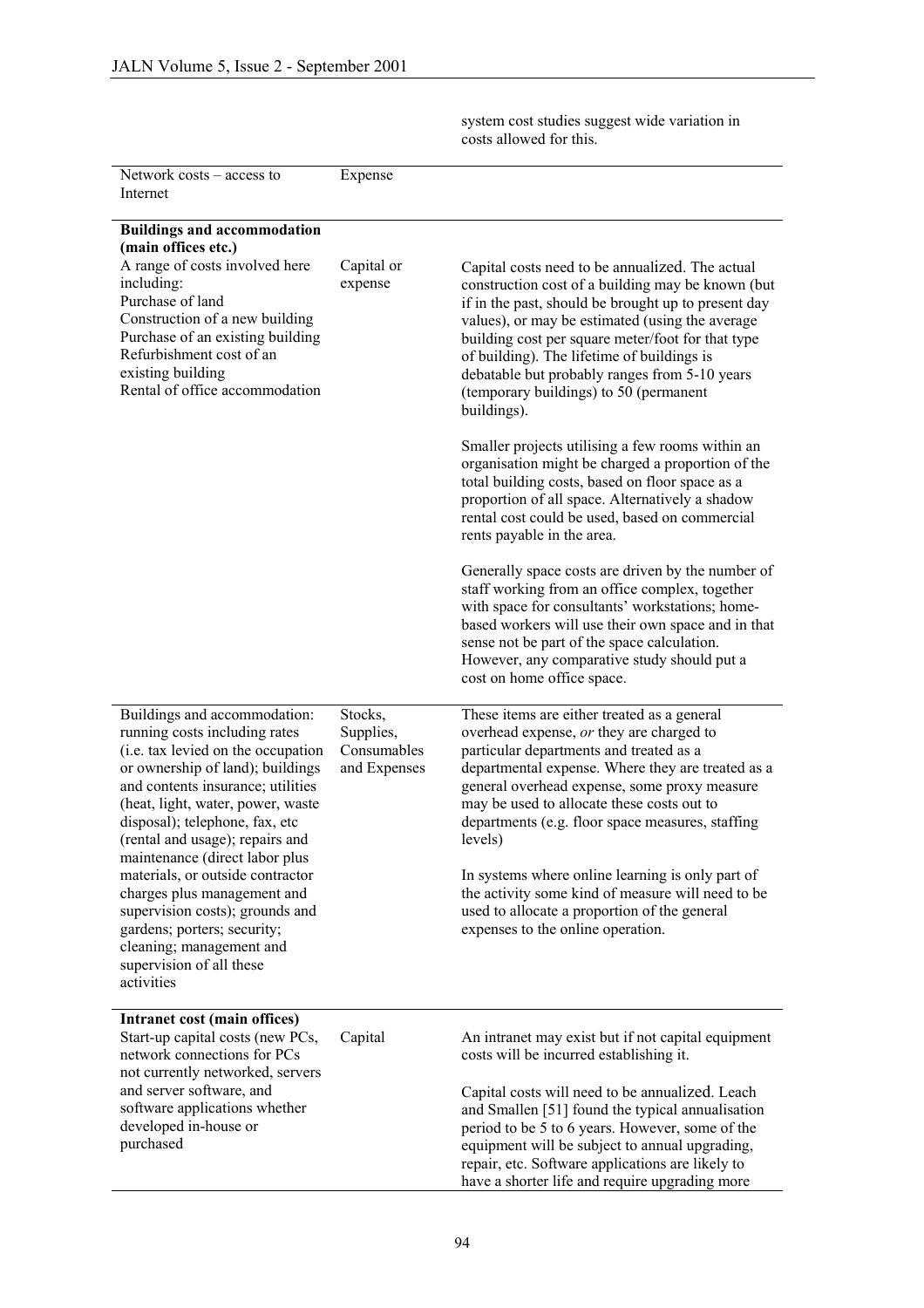| Start-up costs (e.g. design<br>consultancy costs, costs of in-<br>house designers and technical<br>support staff, training costs)                                                   | Revenue<br>expenses and<br>staff costs       |                                                                                                                                                                                                                                                                  |
|-------------------------------------------------------------------------------------------------------------------------------------------------------------------------------------|----------------------------------------------|------------------------------------------------------------------------------------------------------------------------------------------------------------------------------------------------------------------------------------------------------------------|
| On-going revenue costs (e.g.<br>editorial and design staff,<br>technical personnel, etc., on-<br>going consultancy, promotion,<br>training, maintenance of<br>bespoke applications) | Revenue<br>staffing costs<br>and expenses    |                                                                                                                                                                                                                                                                  |
| <b>Furniture (main offices)</b>                                                                                                                                                     |                                              |                                                                                                                                                                                                                                                                  |
| Furniture                                                                                                                                                                           | Capital                                      | Distinguish between the cost of dedicated staff<br>workstations (linked to staff numbers) and the<br>costs of shared workstations/common furniture -<br>spread across staff.                                                                                     |
| Local center/training center                                                                                                                                                        |                                              |                                                                                                                                                                                                                                                                  |
| Accommodation                                                                                                                                                                       | Expense<br>(conceivably a<br>capital cost)   | Systems that provide telelearning centers will<br>incur accommodation costs – with the<br>accommodation usually rented, though purchase<br>is a possibility. There will also be the associated<br>running and maintenance costs of each center in<br>the system. |
| Equipment and furnishing                                                                                                                                                            | Capital cost<br>(equipment and<br>furniture) | A telecenter will need desks, chairs, storage<br>cupboards, shelving (for a small library) as well<br>as equipment (server, several PCs, printer(s), fax,<br>photocopier, telephone, etc.) – together with the<br>associated wiring.                             |
| Staffing                                                                                                                                                                            | Staff cost                                   | Technical and security staff                                                                                                                                                                                                                                     |
| Consumables and expenses                                                                                                                                                            | Consumables<br>and expenses                  |                                                                                                                                                                                                                                                                  |
| <b>Equipment replacement</b>                                                                                                                                                        | Capital (funded<br>from revenue)             | Simple depreciation does not allow sufficient<br>money for replacement of equipment.                                                                                                                                                                             |
| Insurance of equipment                                                                                                                                                              | Expense                                      |                                                                                                                                                                                                                                                                  |
| Digitized courseware / general<br>library – development and<br>running costs                                                                                                        |                                              | See [28] for a case study                                                                                                                                                                                                                                        |
| Equipment - initial purchase<br>and replacement                                                                                                                                     | Capital                                      | e.g. computer, scanner, software. Costs need to be<br>annualized.                                                                                                                                                                                                |
| Maintenance of equipment                                                                                                                                                            | Expense                                      |                                                                                                                                                                                                                                                                  |
| Technical staff to create and<br>maintain record - document<br>scanning, indexation, etc., and<br>to maintain system/equipment                                                      | Staff costs                                  | Salary and on-costs (benefits)                                                                                                                                                                                                                                   |
| <b>Marketing costs</b><br>Marketing staff                                                                                                                                           | Staff costs                                  | Salary and on-costs (benefits)                                                                                                                                                                                                                                   |
|                                                                                                                                                                                     |                                              |                                                                                                                                                                                                                                                                  |

regularly.